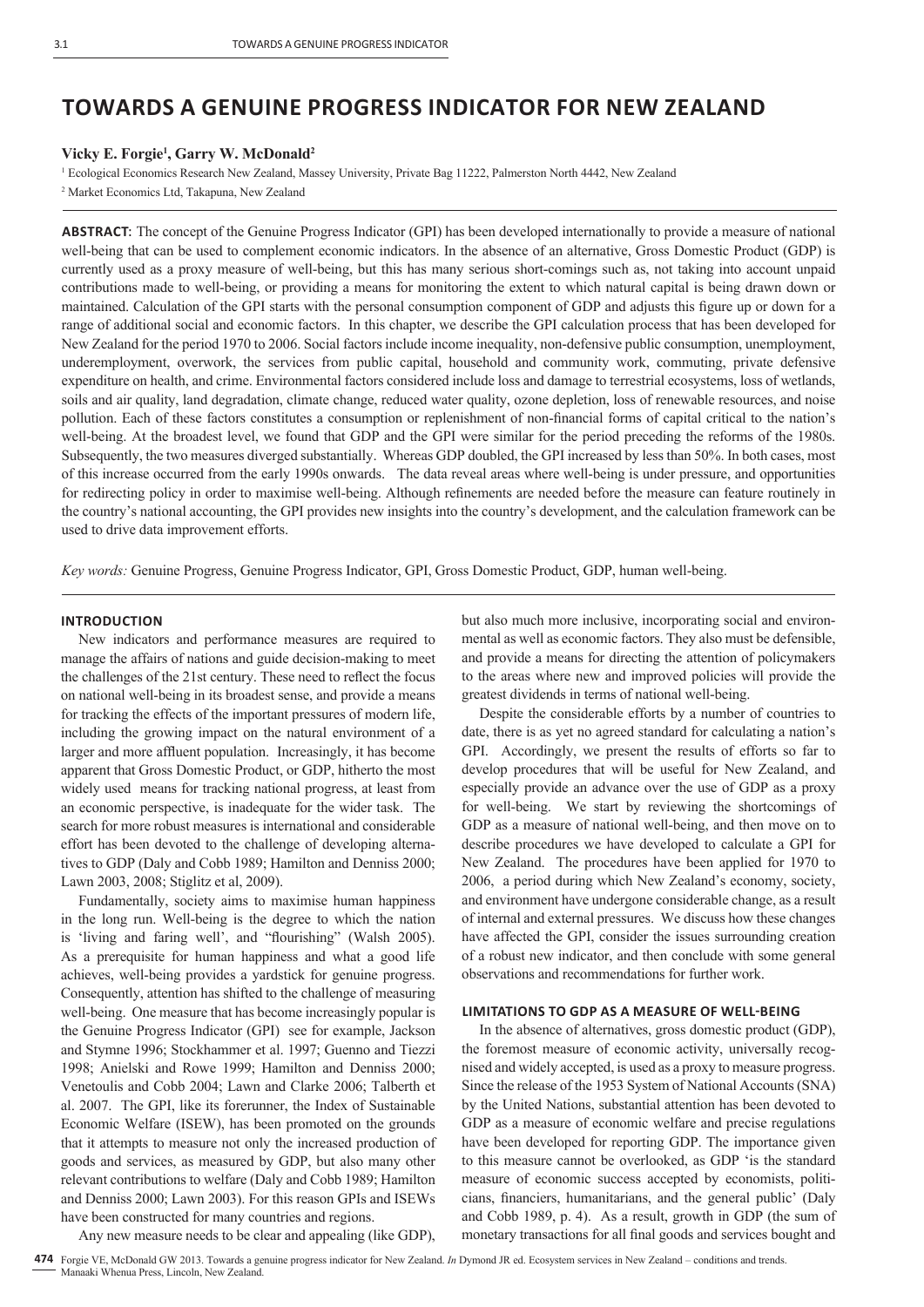sold within an economy in a given period) is the aspiration of most governments and, hence, when GDP statistics are reported they are always interpreted on the basis of 'the bigger, the better', with little, if any, diagnosis of how this growth has been achieved or the wider welfare implications<sup>1</sup>. As the inventor of GDP noted, 'Goals for more growth should specify more growth of what and for what.' (Kuznets 1962, p. 29). In other words, growth must produce more 'goods' than 'bads'2 to improve the welfare of a nation (Daly 2005).

Many examples can be cited of situations that increase GDP without an equivalent directional change in the welfare of a nation. For instance, output from heavy industry increases GDP but reduces air quality and impacts on the health and well-being of citizens; a road accident results in increased GDP due to the greater activity of emergency services and the vehicle repairs required; marriage breakdown results in increasing demand as two households need to be supported instead of one; while buying bottled water because the public water supply is not of sufficiently high quality to drink safely increases GDP but not welfare. Neither does GDP reflect distributional change. Growth in GDP does not report on whether or not the benefits accrue to a small or large number of individuals. As such, GDP privileges the world of the market without taking into account the social and environmental costs of producing the goods and services that are bought and sold in the marketplace.

The shortcomings of using GDP to measure the well-being of a nation are well documented (Kuznets 1962; Kennedy 1968; Daly and Cobb 1989; Cobb et al. 1995; Galbraith 1999; Anielski 2001; Lawn 2003, 2006; European Commission et al. 2007; Stiglitz et al. 2009). Research over a similar period has distinguished material wealth from happiness, and showed that economic growth and well-being is not the same thing (Easterlin 2003; Hatfield-Dodds 2005). As a result there is increasing demand for indicators that take into account a broader range of factors than just aggregated national income (The European Commission et al. 2007; Stiglitz et al. 2009). The scope, ability and freedom for individuals to live a life they value is recognised as just as important as the bundle of goods and services they consume (Sen 1999).

Another issue of concern with use of GDP as a measure of well-being for a nation is that as we move to a 'full' world (i.e. a world where the human niche becomes large relative to the natural environment), the sustainability limits imposed by the laws of thermodynamics on economic growth become more pervasive. In a full world, there is an increased risk that GDP growth will no longer contribute positively to our well-being. The concept of uneconomic growth has to be incorporated into our economic thinking if it is to express what is really happening to our well-being and our ability to sustain it in the long run (Daly 2005). Developing and implementing the best possible indicator makes sense for several reasons, not least economic, as, if the true contribution of the environment and social systems to the current economy are misrepresented, there is a risk that economic development will not deliver the best outcomes in the long-term course.

#### **CALCULATING A GPI FOR NEW ZEALAND**

The construction of a GPI for New Zealand (Figure 1) is seen as the start of a process to establish and maintain procedures for ongoing data collection. This will eventually lead to a comprehensive GPI for New Zealand that can be used with a degree of confidence. The GPI starts with the personal consumption element of GDP, rather than GDP itself, on the assumption that



**FIGURE 1** New Zealand Genuine Progress Indicator versus Gross Domestic Product.



while consumption contributes to well-being, not all components of GDP do. Adjustments (additions and subtractions) are made to personal consumption to incorporate social costs and allow for the depletion of natural capital when this conversion represents a transfer from a capital asset to current income. Calculations for the GPI take a long-term 'balance sheet' approach concerned with maintaining and managing the asset base that produces revenue. In contrast, GDP is a measure that provides an 'income statement' for a given period and does not account for human and natural capital consumed in the production process.

The items, both benefits and costs, that have been summed to obtain the final annual figures for the New Zealand GPI are shown in Figure 2. The GPI aggregates data into a single monetary-based index expressed in constant  $NZ_{2006}$ . In our study 10 socio-economic and 10 environmental components of 'genuine progress' were assessed. Each of these components is discussed below. For exposition purposes each component of the GPI is followed by a letter and sign in parentheses. The letter corresponds directly to the column labels in Table 1, while the sign indicates whether the component represents an addition (+) or subtraction  $(-)$  in deriving the GPI.

## *Personal consumption adjusted for income inequality [A, +]*

Fundamental to concepts such as well-being, economic prosperity and standard of living is the ability of individuals in a society to access those goods and services that improve their quality of life. Personal consumption is therefore used as the starting point for calculating the GPI on the premise that, other aspects of life notwithstanding, a higher level of expenditure indicates a higher level of well-being.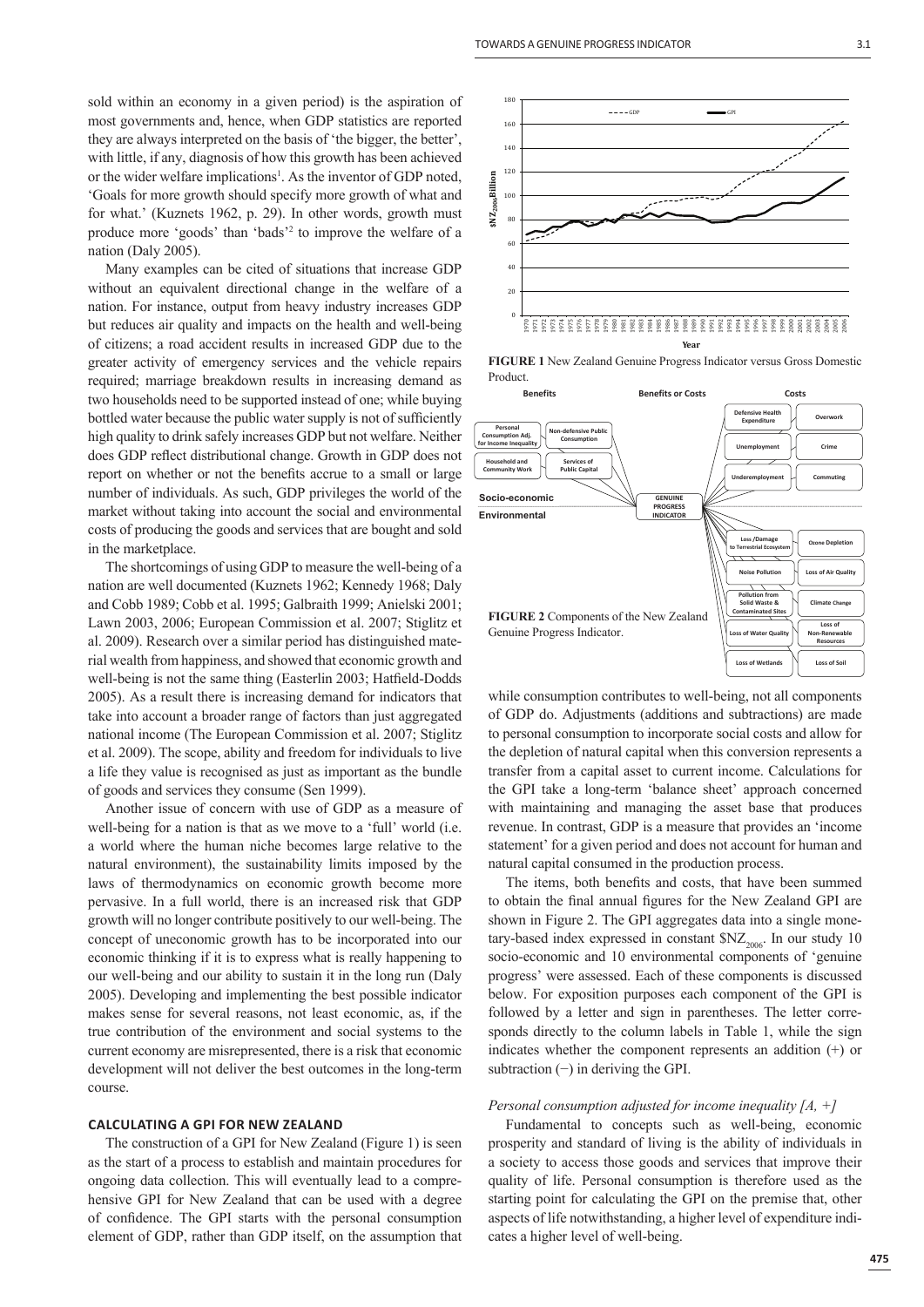| Year | Personal<br>Consump-<br>tion adjusted<br>for Income<br><b>Inequality</b><br>$[A,+]$ | Non-Defen-<br>sive Public<br>Consump-<br>tion $[B,+]$          | Cost of<br>Unemploy-<br>ment<br>$[C,-]$ | Cost of<br>Under-<br>employment<br>$[D,-]$ | Cost of<br>Overwork<br>$[E,-]$           | <b>Services</b><br>of Public<br>Capital<br>$[\bar{F},+]$ | Value of<br>Household<br>and<br>Community<br>Work $[G,+]$ | Private<br><b>Defensive</b><br><b>Expenditrue</b><br>on Health<br>$[H,-]$ | Cost of<br>Commuting<br>$[I,-]$      |  |
|------|-------------------------------------------------------------------------------------|----------------------------------------------------------------|-----------------------------------------|--------------------------------------------|------------------------------------------|----------------------------------------------------------|-----------------------------------------------------------|---------------------------------------------------------------------------|--------------------------------------|--|
|      | $(\$_{2006}$ mil)                                                                   | $(\$_{2006}$ mil)                                              | $(\$_{2006}$ mil)                       | $({\mathbb S}_{2006}$ mil)                 | $(\$\}_{2006}$ mil)                      | $(\$_{2006}$ mil)                                        | $(\$_{2006}$ mil)                                         | $(\$_{2006}$ mil)                                                         | $(\$_{2006}$ mil)                    |  |
| 1970 | 44.104                                                                              | 8,616                                                          | 40                                      | 108                                        | 1,602                                    | 5,968                                                    | 18,440                                                    | 148                                                                       | 1,360                                |  |
| 1971 | 44,224                                                                              | 9,419                                                          | 53                                      | 120                                        | 1,662                                    | 6,897                                                    | 20,305                                                    | 150                                                                       | 1,356                                |  |
| 1972 | 44,675                                                                              | 9,433                                                          | 74                                      | 127                                        | 1,704                                    | 6,830                                                    | 19,744                                                    | 153                                                                       | 1,389                                |  |
| 1973 | 47,932                                                                              | 9,908                                                          | 64                                      | 131                                        | 1,780                                    | 7,039                                                    | 20,456                                                    | 160                                                                       | 1,444                                |  |
| 1974 | 46,221                                                                              | 10,486                                                         | 60                                      | 144                                        | 1,907                                    | 8,018                                                    | 21,695                                                    | 165                                                                       | 1,492                                |  |
| 1975 | 46,002                                                                              | 12,161                                                         | 72                                      | 144                                        | 1,984                                    | 9,644                                                    | 23,642                                                    | 163                                                                       | 1,732                                |  |
| 1976 | 43,951                                                                              | 12,807                                                         | 65                                      | 132                                        | 2,018                                    | 10,317                                                   | 24,609                                                    | 160                                                                       | 1,649                                |  |
| 1977 | 43,071                                                                              | 11,813                                                         | 54                                      | 129                                        | 2,019                                    | 10,065                                                   | 23,318                                                    | 160                                                                       | 1,600                                |  |
| 1978 | 43,692                                                                              | 12,796                                                         | 57                                      | 130                                        | 1,964                                    | 10,520                                                   | 22,954                                                    | 160                                                                       | 1,549                                |  |
| 1979 | 44,359                                                                              | 14,220                                                         | 46                                      | 128                                        | 2,022                                    | 11,184                                                   | 24,593                                                    | 158                                                                       | 1,477                                |  |
| 1980 | 40,893                                                                              | 14,409                                                         | 86                                      | 122                                        | 2,074                                    | 11,506                                                   | 25,474                                                    | 158                                                                       | 1,439                                |  |
| 1981 | 43,124                                                                              | 15,684                                                         | 143                                     | 132                                        | 2,096                                    | 11,878                                                   | 28,221                                                    | 162                                                                       | 1,514                                |  |
| 1982 | 43,387                                                                              | 16,374                                                         | 170                                     | 135                                        | 2,199                                    | 11,629                                                   | 27,731                                                    | 163                                                                       | 1,556                                |  |
| 1983 | 46,060                                                                              | 15,999                                                         | 319                                     | 133                                        | 2,213                                    | 11,053                                                   | 24,706                                                    | 174                                                                       | 1,719                                |  |
| 1984 | 50,315                                                                              | 16.370                                                         | 291                                     | 129                                        | 2,396                                    | 11,588                                                   | 24,055                                                    | 186                                                                       | 1,761                                |  |
| 1985 | 48,985                                                                              | 16,626                                                         | 245                                     | 129                                        | 2,441                                    | 11,449                                                   | 22,699                                                    | 190                                                                       | 1,735                                |  |
| 1986 | 50,026                                                                              | 17.117                                                         | 110                                     | 144                                        | 2,252                                    | 11,417                                                   | 24,876                                                    | 197                                                                       | 1,889                                |  |
| 1987 | 49,274                                                                              | 17,186                                                         | 204                                     | 161                                        | 2,205                                    | 10,843                                                   | 23,774                                                    | 197                                                                       | 1,893                                |  |
| 1988 | 50,140                                                                              | 17,439                                                         | 291                                     | 203                                        | 2,256                                    | 10,011                                                   | 23,757                                                    | 194                                                                       | 2,008                                |  |
| 1989 | 51,365                                                                              | 17,876                                                         | 490                                     | 246                                        | 2,303                                    | 9,540                                                    | 23,532                                                    | 189                                                                       | 2,066                                |  |
| 1990 | 48,935                                                                              | 18,619                                                         | 643                                     | 334                                        | 2,321                                    | 9,116                                                    | 23,937                                                    | 192                                                                       | 2,101                                |  |
| 1991 | 45,881                                                                              | 18,241                                                         | 847                                     | 501                                        | 2,330                                    | 8,724                                                    | 25,455                                                    | 206                                                                       | 2,149                                |  |
| 1992 | 46,993                                                                              | 18,450                                                         | 842                                     | 588                                        | 2,473                                    | 8,531                                                    | 25,585                                                    | 226                                                                       | 2,182                                |  |
| 1993 | 47,982                                                                              | 18,627                                                         | 675                                     | 528                                        | 2,663                                    | 8,318                                                    | 25,384                                                    | 217                                                                       | 2,049                                |  |
| 1994 | 51,299                                                                              | 18,795                                                         | 505                                     | 529                                        | 3,011                                    | 8,447                                                    | 25,765                                                    | 218                                                                       | 2,198                                |  |
| 1995 | 52,203                                                                              | 19,666                                                         | 359                                     | 454                                        | 3,051                                    | 8,489                                                    | 25,954                                                    | 213                                                                       | 2,549                                |  |
| 1996 | 53,274                                                                              | 19,532                                                         | 363                                     | 476                                        | 3,342                                    | 8,404                                                    | 26,231                                                    | 234                                                                       | 2,751                                |  |
| 1997 | 53,830                                                                              | 20,888                                                         | 519                                     | 528                                        | 3,345                                    | 8,568                                                    | 26,968                                                    | 241                                                                       | 2,850                                |  |
| 1998 | 57,840                                                                              | 20,811                                                         | 622                                     | 619                                        | 3,410                                    | 8,820                                                    | 27,995                                                    | 249                                                                       | 2,991                                |  |
| 1999 | 59,539                                                                              | 22,222                                                         | 511                                     | 647                                        | 3,715                                    | 9,220                                                    | 28,478                                                    | 260                                                                       | 3,462                                |  |
| 2000 | 59,558                                                                              | 21,692                                                         | 369                                     | 550                                        | 3,730                                    | 9,449                                                    | 29,230                                                    | 264                                                                       | 3,653                                |  |
| 2001 | 59,752                                                                              | 22,557                                                         | 416                                     | 517                                        | 3,705                                    | 9,755                                                    | 28,347                                                    | 269                                                                       | 3,761                                |  |
| 2002 | 61,933                                                                              | 22,886                                                         | 493                                     | 508                                        | 3,783                                    | 10,235                                                   | 28,570                                                    | 279                                                                       | 4,100                                |  |
| 2003 | 64,624                                                                              | 23,603                                                         | 331                                     | 437                                        | 3,880                                    | 10,766                                                   | 29,971                                                    | 291                                                                       | 4,504                                |  |
| 2004 | 67,740                                                                              | 24,874                                                         | 349                                     | 475                                        | 3,916                                    | 11,183                                                   | 30,024                                                    | 305                                                                       | 4,798                                |  |
| 2005 | 70,398                                                                              | 25,923                                                         | 324                                     | 353                                        | 3,895                                    | 11,955                                                   | 30,516                                                    | 316                                                                       | 4,835                                |  |
| 2006 | 71,836                                                                              | 27,128                                                         | 325                                     | 412                                        | 3,798                                    | 12,682                                                   | 31,736                                                    | 322                                                                       | 4,821                                |  |
| Year | Cost of<br>Crime<br>$[J,-]$                                                         | Loss and<br>damage to<br>terrestrial<br>ecosystems<br>$[K, -]$ | Loss of<br>Wetlands<br>$[L, -]$         | <b>Loss of Soils</b><br>$[M,-]$            | <b>Loss of Air</b><br>Quality<br>$[N,-]$ | Land degra-<br>dation<br>$[0,-]$                         | <b>Climate</b><br>change<br>$[P,-]$                       | Loss of<br>Water<br>Quality<br>$[Q,-]$                                    | Ozone<br><b>Depletion</b><br>$[R,-]$ |  |
|      | $(\$_{2006}$ mil)                                                                   | $(\$_{2006}$ mil)                                              | $(\$_{2006}$ mil)                       | $(\mathbb{S}_{2006}$ mil)                  | $(\$\}_{2006}$ mil)                      | $(\mathbb{S}_{2006}$ mil)                                | $(\$_{2006}$ mil)                                         | $(\mathbb{S}_{2006}$ mil)                                                 | $(\mathbb{S}_{2006}$ mil)            |  |
| 1970 | 1,416                                                                               | 502                                                            | 183                                     | 122                                        | 348                                      | 336                                                      | 2239                                                      | 1088                                                                      | 0.001                                |  |
| 1971 | 1,524                                                                               | 511                                                            | 326                                     | 245                                        | 366                                      | 339                                                      | 2332                                                      | 1064                                                                      | 0.001                                |  |
| 1972 | 1,613                                                                               | 519                                                            | 468                                     | 369                                        | 383                                      | 343                                                      | 2550                                                      | 1104                                                                      | 0.001                                |  |
| 1973 | 1,646                                                                               | 526                                                            | 608                                     | 496                                        | 401                                      | 348                                                      | 2714                                                      | 1055                                                                      | 0.001                                |  |
| 1974 | 1,779                                                                               | 534                                                            | 746                                     | 623                                        | 419                                      | 296                                                      | 2969                                                      | 1060                                                                      | 0.000                                |  |
| 1975 | 1,935                                                                               | 541                                                            | 883                                     | 750                                        | 488                                      | 301                                                      | 3078                                                      | 1058                                                                      | 0.002                                |  |
| 1976 | 2,011                                                                               | 549                                                            | 1017                                    | 877                                        | 418                                      | 304                                                      | 3082                                                      | 1046                                                                      | 0.003                                |  |

T

T

T

**TABLE 1** The New Zealand Genuine Progress Indicator, 1970–2006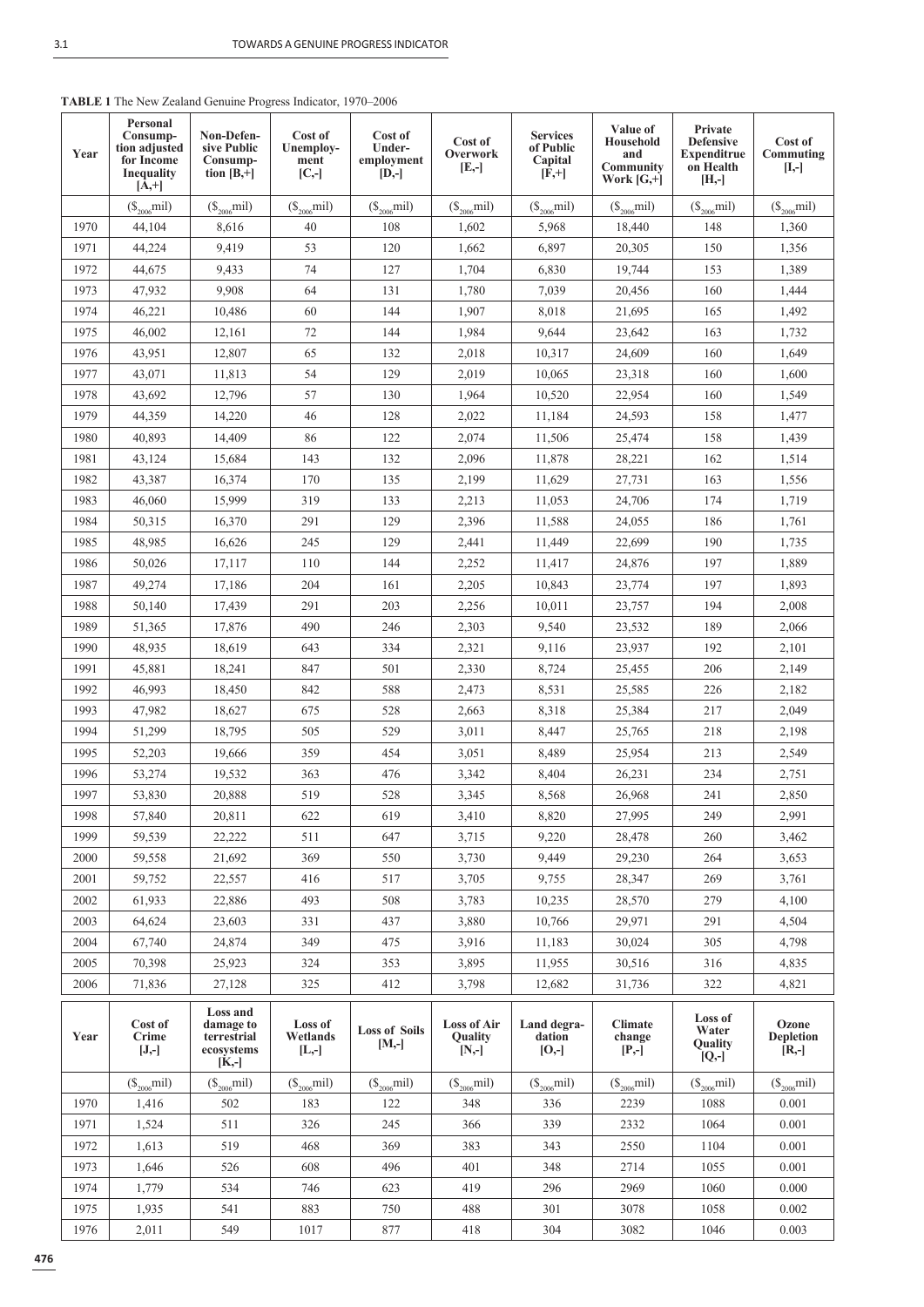|                | ٦ |
|----------------|---|
| ×              |   |
| ٦<br>. .<br>۰. |   |

| 1977         | 2,103                                                            | 556                                                                | 1149              | 1004              | 432 | 305                    | 2931                     | 1045                | 0.002                              |
|--------------|------------------------------------------------------------------|--------------------------------------------------------------------|-------------------|-------------------|-----|------------------------|--------------------------|---------------------|------------------------------------|
| 1978         | 2,231                                                            | 561                                                                | 1278              | 1132              | 427 | 305                    | 2858                     | 1039                | 0.002                              |
| 1979         | 2,343                                                            | 566                                                                | 1405              | 1260              | 413 | 301                    | 2581                     | 1039                | 0.002                              |
| 1980         | 2,605                                                            | 570                                                                | 1529              | 1389              | 415 | 302                    | 2668                     | 1079                | 0.002                              |
| 1981         | 2,670                                                            | 575                                                                | 1651              | 1518              | 404 | 303                    | 2570                     | 1085                | 0.002                              |
| 1982         | 2,814                                                            | 579                                                                | 1769              | 1647              | 393 | 305                    | 2516                     | 1091                | 0.003                              |
| 1983         | 3,053                                                            | 584                                                                | 1884              | 1776              | 390 | 319                    | 2298                     | 1114                | 0.002                              |
| 1984         | 3,156                                                            | 589                                                                | 1995              | 1903              | 398 | 333                    | 2183                     | 1109                | 0.004                              |
| 1985         | 3,368                                                            | 594                                                                | 2103              | 2030              | 371 | 348                    | 2157                     | 1078                | 0.003                              |
| 1986         | 3,420                                                            | 599                                                                | 2208              | 2157              | 404 | 362                    | 2215                     | 1113                | 0.003                              |
| 1987         | 3,349                                                            | 604                                                                | 2308              | 2283              | 412 | 376                    | 2102                     | 1032                | 0.003                              |
| 1988         | 3,434                                                            | 609                                                                | 2404              | 2409              | 415 | 390                    | 2073                     | 1036                | 0.003                              |
| 1989         | 3,496                                                            | 612                                                                | 2495              | 2534              | 438 | 402                    | 2097                     | 1072                | 0.003                              |
| 1990         | 3,722                                                            | 615                                                                | 2582              | 2658              | 471 | 413                    | 2140                     | 1079                | 0.003                              |
| 1991         | 4,055                                                            | 618                                                                | 2664              | 2784              | 465 | 422                    | 2231                     | 1085                | 0.003                              |
| 1992         | 4,220                                                            | 610                                                                | 2741              | 2908              | 506 | 424                    | 2403                     | 1110                | 0.003                              |
| 1993         | 4,201                                                            | 637                                                                | 2813              | 3035              | 499 | 426                    | 2441                     | 1217                | 0.003                              |
| 1994         | 4,065                                                            | 637                                                                | 2879              | 3160              | 537 | 428                    | 2483                     | 1285                | 0.003                              |
| 1995         | 4,224                                                            | 645                                                                | 2939              | 3284              | 571 | 432                    | 2463                     | 1368                | 0.003                              |
| 1996         | 4,338                                                            | 636                                                                | 2993              | 3406              | 573 | 426                    | 2532                     | 1381                | 0.003                              |
| 1997         | 4,301                                                            | 660                                                                | 3041              | 3530              | 585 | 420                    | 2559                     | 1358                | 0.003                              |
| 1998         | 4,193                                                            | 704                                                                | 3082              | 3655              | 515 | 414                    | 2400                     | 1396                | 0.004                              |
| 1999         | 3,979                                                            | 722                                                                | 3116              | 3782              | 555 | 408                    | 2447                     | 1437                | 0.004                              |
| 2000         | 3,880                                                            | 726                                                                | 3142              | 3904              | 441 | 403                    | 2500                     | 1521                | 0.004                              |
| 2001         | 3,908                                                            | 747                                                                | 3161              | 4021              | 540 | 400                    | 2619                     | 1680                | 0.004                              |
| 2002         | 4,012                                                            | 773                                                                | 3173              | 4133              | 406 | 397                    | 2614                     | 1855                | 0.004                              |
| 2003         | 3,966                                                            | 828                                                                | 3176              | 4241              | 434 | 407                    | 2645                     | 1932                | 0.004                              |
| 2004         | 3,734                                                            | 814                                                                | 3176              | 4349              | 430 | 418                    | 2582                     | 1967                | 0.004                              |
| 2005         | 3,735                                                            | 835                                                                | 3176              | 4457              | 400 | 416                    | 2632                     | 1989                | 0.004                              |
| 2006         |                                                                  |                                                                    |                   |                   |     |                        |                          |                     |                                    |
|              | 3,874                                                            | 809                                                                | 3176              | 4565              | 364 | 414                    | 2749                     | 1897                | 0.004                              |
| Year         | <b>Loss of Non-</b><br>renewable<br><b>Resources</b><br>$[S, -]$ | <b>Noise</b><br>pollution<br>$\left[ \mathrm{T}, \text{-} \right]$ | <b>GPI</b>        | <b>GDP</b>        |     | Population             | <b>GPI</b> per<br>Capita | GDP per<br>Capita   | <b>Proportion of</b><br><b>GDP</b> |
|              | $(\$_{2006}$ mil)                                                | $(\mathbb{S}_{2006}$ mil)                                          | $(\$_{2006}$ bil) | $(\$_{2006}$ bil) |     |                        | $(2006 \text{ } $)$      | $(2006 \text{ } $)$ |                                    |
| 1970         | $\mathbf{0}$                                                     | 99                                                                 | 68                | 62                |     | 2,875,992              | 23,483                   | 21,603              | 109%                               |
| 1971         | $\boldsymbol{0}$                                                 | 109                                                                | 71                | 64                |     | 2,921,484              | 24,196                   | 22,056              | 110%                               |
| 1972         | $\boldsymbol{0}$                                                 | 119                                                                | 70                | 66                |     | 2,973,912              | 23,459                   | 22,219              | 106%                               |
| 1973         | $\boldsymbol{0}$                                                 | 130                                                                | 74                | 69                |     | 3,036,642              | 24,314                   | 22,721              | 107%                               |
| 1974         | $\boldsymbol{0}$                                                 | 140                                                                | 74                | 74                |     | 3,102,636              | 23,879                   | 23,833              | 100%                               |
| 1975         | $\boldsymbol{0}$                                                 | 151                                                                | $78\,$            | $77\,$            |     | 3,162,102              | 24,720                   | 24,331              | 102%                               |
| 1976         | 12                                                               | 161                                                                | 78                | 78                |     | 3,194,436              | 24,475                   | 24,489              | 100%                               |
| 1977         | 31                                                               | 171                                                                | 75                | 78                |     | 3,205,452              | 23,266                   | 24,423              | 95%                                |
| 1978         | $20\,$                                                           | 182                                                                | 76                | 76                |     | 3,206,370              | 23,725                   | 23,746              | 100%                               |
| 1979         | 6                                                                | 203                                                                | 80                | 78                |     | 3,200,556              | 25,123                   | 24,496              | 103%                               |
| 1980         | 6                                                                | 202                                                                | 78                | 80                |     | 3,206,880              | 24,209                   | 25,072              | $97\%$                             |
| 1981         | 19                                                               | 208                                                                | 84                | 81                |     | 3,219,834              | 26,045                   | 25,240              | 103%                               |
| 1982         | 81                                                               | 223                                                                | 83                | 85                |     | 3,244,416              | 25,730                   | 26,279              | 98%                                |
| 1983         | 77                                                               | 230                                                                | 82                | 86                |     | 3,286,134              | 24,812                   | 26,112              | 95%                                |
| 1984         | 130                                                              | 247                                                                | 86                | 93                |     | 3,317,856              | 25,776                   | 27,998              | 92%                                |
| 1985         | 211                                                              | 250                                                                | 83                | 95                |     | 3,336,930              | 24,726                   | 28,363              | $87\%$                             |
| 1986         | 206                                                              | 260                                                                | 86                | 96                |     | 3,342,540              | 25,699                   | 28,636              | 90%                                |
| 1987         | 159                                                              | 275                                                                | 84                | 95                |     | 3,369,672              | 24,785                   | 28,259              | 88%                                |
| 1988<br>1989 | 171<br>181                                                       | 286<br>300                                                         | 83<br>83          | 98<br>98          |     | 3,383,340<br>3,396,804 | 24,582                   | 28,871<br>28,904    | $85\%$<br>85%                      |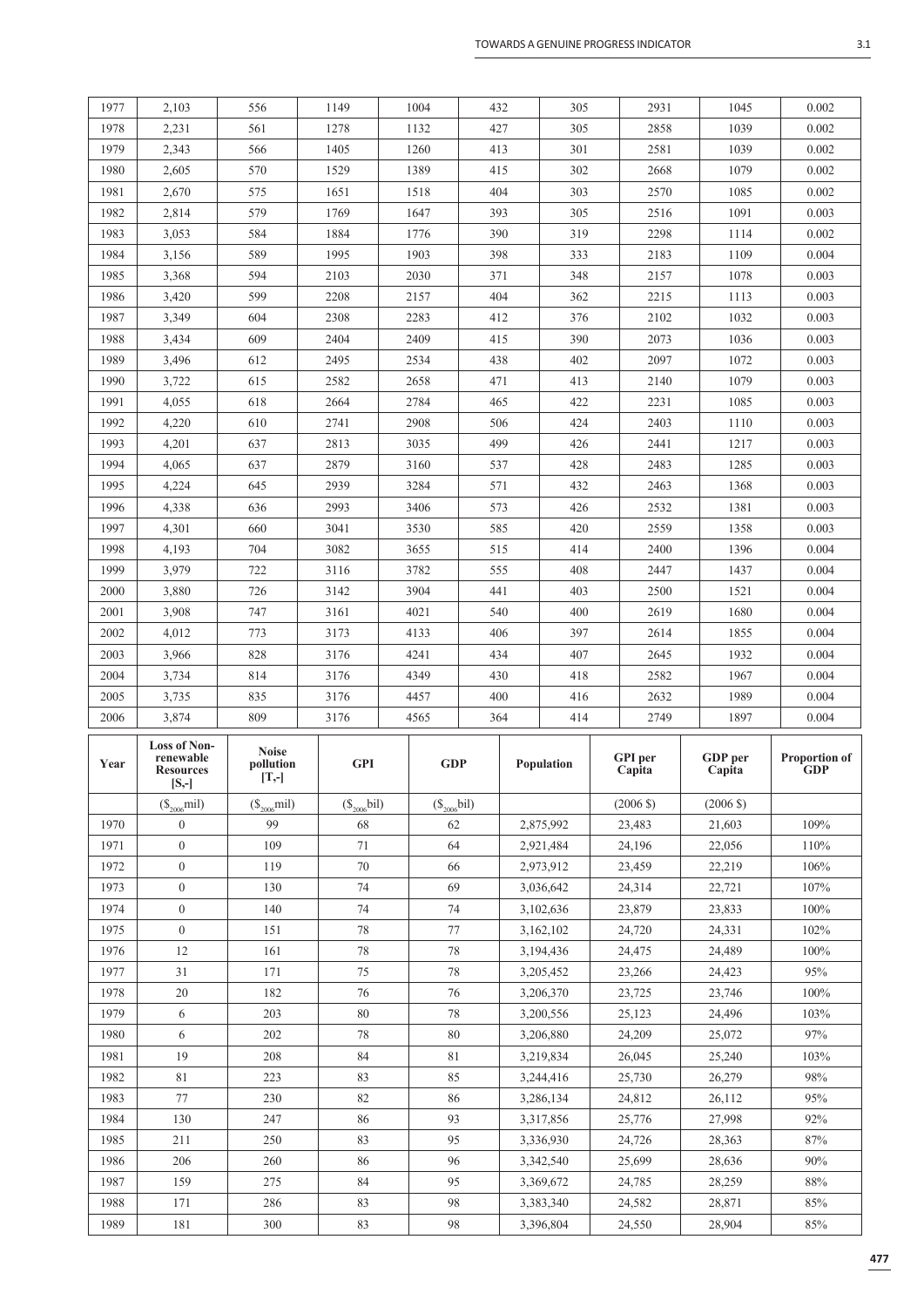| 1990 | 199 | 312 | 81  | 99  | 3,429,750 | 23,566 | 28,800 | 82% |
|------|-----|-----|-----|-----|-----------|--------|--------|-----|
| 1991 | 249 | 310 | 77  | 97  | 3,495,800 | 22,137 | 27,724 | 80% |
| 1992 | 265 | 313 | 78  | 98  | 3,533,000 | 22,006 | 27,697 | 79% |
| 1993 | 282 | 329 | 78  | 102 | 3,573,600 | 21,910 | 28,659 | 76% |
| 1994 | 241 | 343 | 82  | 109 | 3,621,600 | 22,583 | 30,045 | 75% |
| 1995 | 222 | 358 | 83  | 114 | 3,675,800 | 22,630 | 30,887 | 73% |
| 1996 | 280 | 372 | 83  | 117 | 3,733,900 | 22,319 | 31,394 | 71% |
| 1997 | 350 | 383 | 86  | 121 | 3,782,600 | 22,626 | 31,943 | 71% |
| 1998 | 273 | 396 | 91  | 122 | 3,815,800 | 23,729 | 31,906 | 74% |
| 1999 | 286 | 412 | 94  | 127 | 3,837,300 | 24,423 | 33,209 | 74% |
| 2000 | 338 | 419 | 94  | 132 | 3,860,100 | 24,375 | 34,288 | 71% |
| 2001 | 406 | 427 | 94  | 136 | 3,887,000 | 24,140 | 34,885 | 69% |
| 2002 | 340 | 440 | 96  | 142 | 3,951,200 | 24,377 | 35,930 | 68% |
| 2003 | 290 | 449 | 101 | 148 | 4,027,700 | 25,114 | 36,789 | 68% |
| 2004 | 252 | 464 | 106 | 154 | 4,088,700 | 25,874 | 37,740 | 69% |
| 2005 | 298 | 471 | 111 | 159 | 4,136,000 | 26,755 | 38,352 | 70% |
| 2006 | 359 | 469 | 115 | 162 | 4,186,900 | 26,839 | 38,743 | 71% |

Estimates of personal consumption were derived from annualised time series of private final consumption, and expenditure of private non-profit organisations serving households (e.g. private schools, religious bodies and cultural and recreational groups), as obtained from Statistics NZ<sup>3</sup>). This included all household and non-profit-organisation outlays on consumer goods and services.

Whereas the well-being of a society can in part be expressed by personal consumption, this does not take into account the diminishing marginal utility of that consumption, i.e. the benefit received from an extra dollar of consumption is likely to be more for a poor family than for an affluent family. It is, therefore, necessary to consider how income, and thus spending power, is distributed throughout society. If, for example, the income and spending power of the nation is in the hands of only a small percentage of the total population, then the well-being of the majority is likely to be lower than if the distribution had been more broadly based and equitable. This reflects that as income distributions widen, there is a tendency for the poor to become poorer as they are less able to maintain their living standards in the face of rising costs (Kerr et al. 2004). There is an additional 'dis-utility' as society's poor not only become financially worse off, but also feel disadvantaged in terms of their social standing (Brekke and Howarth 2002; Kerr et al. 2004). In this study we assume that the more equally incomes are distributed, the better<sup>4</sup>.

Various methods exist for adjusting personal consumption to account for income inequality. In alignment with previous studies (Easton 1996; Statistics NZ 1999b) we apply the Gini coefficient<sup>5</sup>. This measures the difference between a straight line representing income equality and a Lorenz curve that describes the distribution of income among, typically, deciles or quintiles of the population<sup>6</sup>. A Gini coefficient ranges between 0 and 1, where a coefficient of 0 means all income is equally spread, and a coefficient of 1 means all income is held by a single decile or quintile. Incorporating income inequality into the GPI is achieved by adjusting personal consumption by the percentage change in the Gini coefficient from a 1969 base year<sup>7</sup>.

## *Non-defensive public consumption [B, +]*

As with the treatment of personal consumption, public consumption (i.e. government expenditure) is treated as a positive contribution to the GPI. We, however, include only the nondefensive portion of public consumption. Several commentators have critiqued the use of defensive expenditures (Maler 1991; Hamilton 1994, 1996; Neumayer 2000) and noted that it is often difficult to draw a clear line as to what does, and does not, constitute such expenditure. Neumayer (2000, pp. 7–8) states, 'if health expenditures are defensives against illness, why should food and drinking expenditure not count as defensive expenditures against hunger and thirst?' Thus, to some extent, determining the value of non-defensive public consumption requires subjective judgements on behalf of the evaluators.

**TABLE 2** Percentage of non-defensive public expenditure

| <b>Expenditure</b><br>category         | <b>Description</b>                                                                                                                                                                                                                       | <b>Non-defensive</b><br>percentage |
|----------------------------------------|------------------------------------------------------------------------------------------------------------------------------------------------------------------------------------------------------------------------------------------|------------------------------------|
| Services to<br>land transport          | Expenditure by local authorities on<br>maintenance of roads: preserve<br>existing levels of service                                                                                                                                      | 100%                               |
| Public<br>administration               | Comprises the administration, order<br>and defence functions of central<br>government, and the administrative<br>functions of local government<br>including civil defence, firefighting,<br>traffic control and health inspection        | 95%                                |
| Sanitary<br>and similar<br>services    | Comprises refuse collection, sewage<br>disposal, drainage and pest control by<br>local authorities or their designated<br>subcontractors. Maintains sanitary<br>conditions in the face of waste<br>produced by socio-economic activities | 0%                                 |
| Education<br>services                  | All establishments engaged in teaching<br>or providing education. Considered to<br>be entirely non-defensive                                                                                                                             | 100%                               |
| Health<br>services                     | Encapsulates all activities concerned<br>with providing medical, dental and<br>nursing services, and a variety of<br>paramedical and ancillary services                                                                                  | 90%                                |
| Social and<br>community<br>services    | Comprises payments made to scientific<br>research institutions and businesses,<br>professional and labour associations,<br>and other establishments engaged<br>in providing social and community<br>services                             | 90%                                |
| Recreation<br>and cultural<br>services | Expenditure on recreation and cultural<br>services                                                                                                                                                                                       | 100%                               |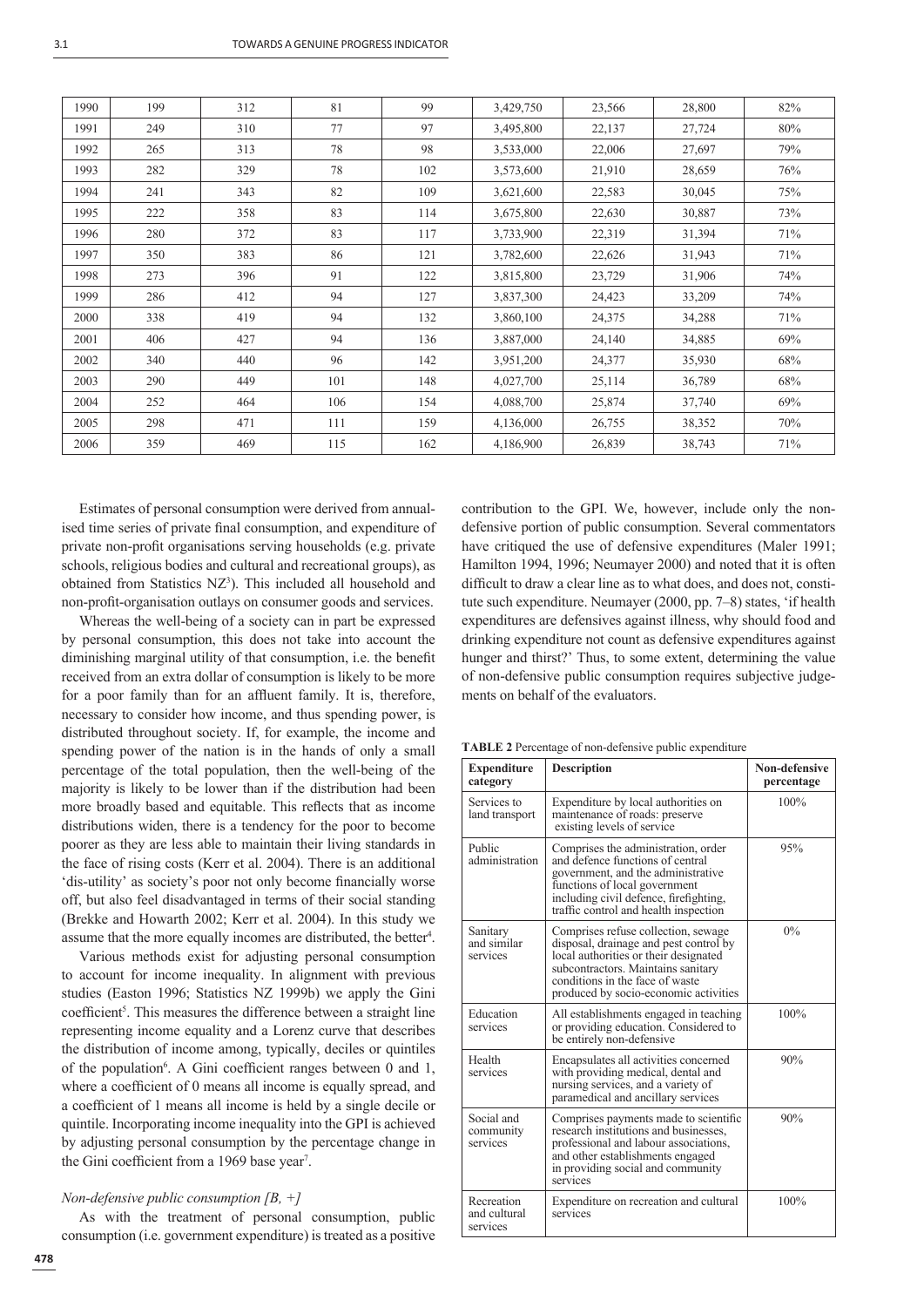Estimates of expenditure on public consumption were, as per personal consumption, extracted from Statistics NZ's National Accounts<sup>8</sup>. In order to differentiate between the defensive and non-defensive portions of public consumption, expenditure was grouped into seven categories according to purpose: services to land transport, public administration, sanitary and similar services, education services, health services, social and community services, and recreation and cultural services.

A judgment was required as to the defensive portion of each category's expenditure on the basis of its underlying spending purpose and the extent to which it represented an addition to the national well-being. It was further assumed that the selected nondefensive percentages remained constant over the study period (Table 2).

Public consumption by category of expenditure was determined by multiplying the total public consumption by the expenditure category percentages. Multiplying these results by the non-defensive-portion percentages in Table 2, and, in turn, summing the results provided an estimate of non-defensive public consumption.

## *Cost of unemployment [C, −]*

A society where there are people who want to work, but are unable to do so, is one that is not fulfilling its potential. The far-reaching impacts of unemployment on society mean that its measurement, in GPI terms, straddles several factors, including loss of economic output, deterioration of human capital (reducing productivity), loss of public sector income (lower tax revenue and public consumption), and increased health, crime and psychological costs (Möller 1990; Davidmann 1996; Hamilton and Denniss 2000). With the exception of psychological costs these components are valued elsewhere in the GPI.

Unemployment can induce, or exacerbate, a range of psychological problems (e.g. mental illness, stress) and family problems (e.g. breakdown, homelessness), in turn leading to a reduction in the well-being of society as a whole, not just those directly affected (Junankar and Kapuscinski 1992; Davidmann 1996). It is these costs that are measured in this component of the GPI.

It is difficult to value the psychological effects of unemployment as the causality between unemployment and, say, stress and trauma are not well understood and the data upon which to base such an analysis are not readily available. Consequently, an indirect valuation method has been adopted in this study, based on valuing the involuntary leisure time that unemployment brings.

The formula for estimating the psychological costs of unemployment per annum is:

$$
TC = UH \times C \times 52.14,
$$

where *TC* is the total cost of unemployment, UH represents total unemployed hours per week and C is the cost (\$) per hour. The 52.14 constant approximates the number of weeks per year and is used to convert hours per week to annual estimates. The total unemployed hours per week, *UH*, is calculated as:

$$
UH = UHF + UHP,
$$

where *UHF* is the unemployed hours per week for people seeking full-time work, and *UHP* is the unemployed hours per week for people seeking part-time work. The *UHF* term, in turn, is calculated as:

$$
UHF = U \times UF \times 37.5,
$$

where  $U$  is total unemployment<sup>9</sup>,  $UF$  is the proportion of unemployed people seeking full-time work, and the 37.5 constant represents involuntary leisure hours per week per unemployed person seeking full-time work. The term *UHP* is derived in a similar manner to *UHF*, except *UF* is replaced with *UP* repre-

senting the proportion of unemployed people seeking part-time work and a multiplier of 20 rather than 37.5 is applied. Total

unemboyment, *U*, is defined as: 
$$
U = CU + HU,
$$

where *CU* is costly unemployment and *HU* represents hidden unemployment<sup>10</sup>. In turn,  $CU$  is calculated as:

$$
CU = (OUR - FUR) \times LF,
$$

where *OUR* and *FUR* respectively represent the official unemployment<sup>11</sup> and frictional unemployment rates<sup>12</sup>, and *LF* is the total labour force. Finally, *C*, the cost per hour, is determined as: *C = M – B/37.5*

where  $M$  is the minimum wage rate per hour<sup>13</sup> and  $B$  is unemployment benefits per week<sup>14</sup>. All figures were deflated to constant 2006 dollars.

### *Cost of underemployment [D, −]*

Underemployment refers to workers who, though employed, would like to increase their working hours. As with the calculation of unemployment costs, we have used the value of involuntary leisure hours resulting from underemployment as a proxy for estimating the value of the psychological costs arising out of underemployment. The total cost of underemployment, *TC*, is calculated as:

$$
TC = U \times H \times C \times 52.14,
$$

where *U* is total part-time employees looking for full-time work, *H* is hours sought per week per part-time employee, and *C* is the cost (\$) per hour.

Underemployment statistics for the period 1986–2006 covered part-time employees who preferred to work more hours<sup>15</sup> and part-time employees looking for full-time work<sup>16</sup>. In calculating the cost of underemployment, only the statistics for part-time employees looking for full-time work were assessed as no reliable data exist for estimating the number of hours desired by part-time workers who wish to work additional hours, but not full-time17.

To estimate the number of part-time employees looking for full-time work during the period 1970–1985, the 1986 proportion of this group relative to total part-time employment between 1986 and 2006 was applied to the total part-time employment for each year between 1970 and 1985. For the years 1987–2005 the number of hours worked per week by part-time workers was extracted from Statistics NZ's HLFS and converted to a percentage profile (Table 3). Using this profile and the associated hours required to reach full-time status (i.e. 37.5 hours minus the hours currently worked), a weighted average of hours required across all part-time workers was calculated. Between 1986 and 2006 part-time workers looking for work full-time, on average, sought an additional 21.25 hours per week. This figure was used to calculate the total working hours sought by part-time workers looking for full-time work for the period 1970–1985.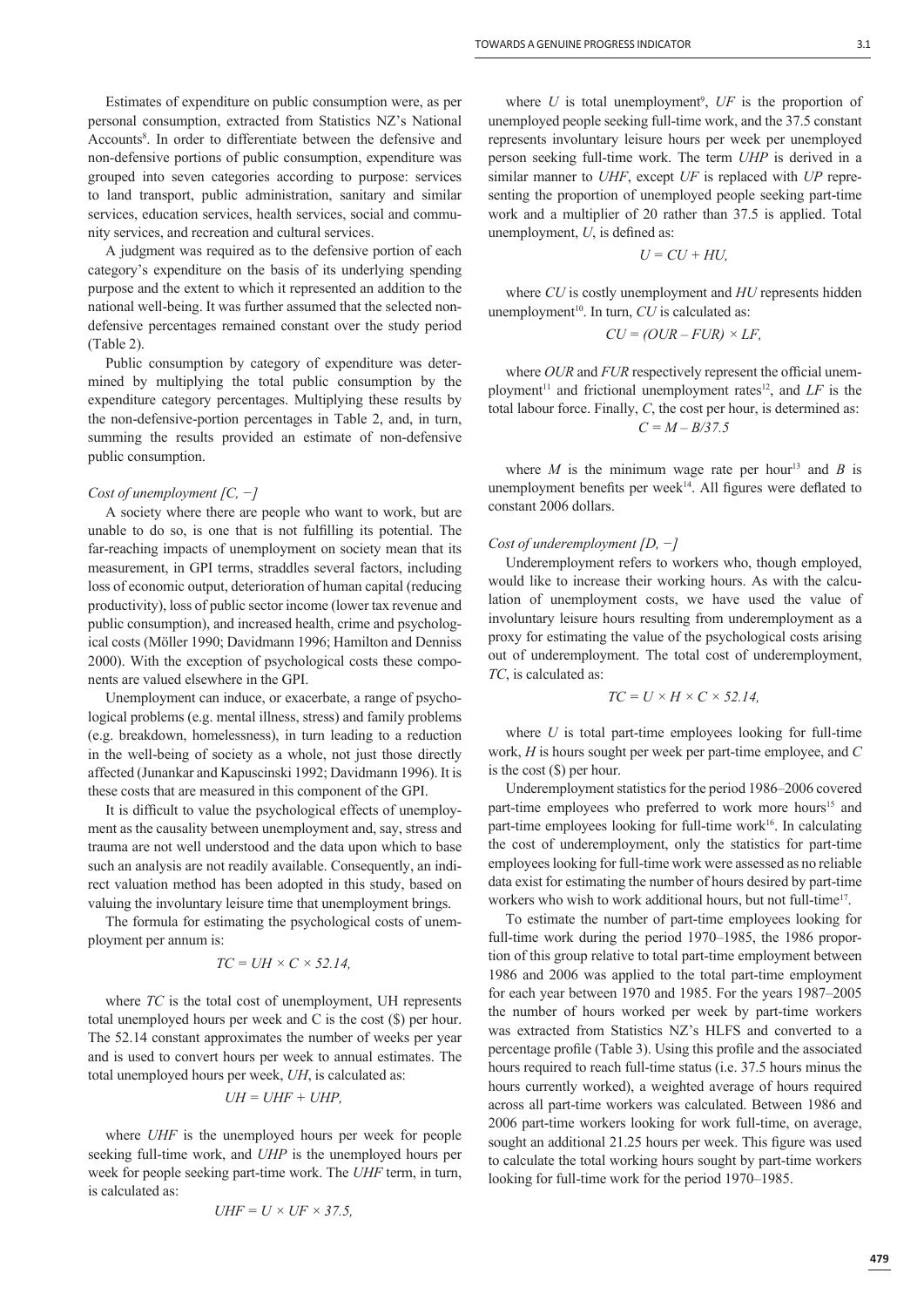| <b>TABLE 3</b> Percentage of the people working part-time hours in New Zealand |  |
|--------------------------------------------------------------------------------|--|
| 1987–2005                                                                      |  |

|                                                             | Part-time<br>hours worked<br>1–9 hours $[5]$ <sup>1</sup> | Part-time<br>hours worked<br>$10-19$ hours<br>$[15]^{1}$ | Part-time<br>hours worked<br>$20 - 29$ hours<br>$[25]$ <sup>1</sup> |
|-------------------------------------------------------------|-----------------------------------------------------------|----------------------------------------------------------|---------------------------------------------------------------------|
| Average<br>$%$ profile<br>1987-20052                        | 27                                                        | 36                                                       | 37                                                                  |
| Additional<br>hours required<br>to reach full-<br>time work | 32.5                                                      | 22.5                                                     | 12.5                                                                |

1 Figures in brackets are the mean hours worked.

<sup>2</sup> The average percentage profile for each year was used in the calculation of underemployment.

To value the total additional hours of work sought for each year, the number of underemployed was multiplied by the average hours sought (21.25 hours) and the average hourly wage rate for each year. The results for each year were then converted to constant 2006 dollars.

## *Cost of overwork [E, −]*

Overwork may have detrimental effects on individuals and on the economy at large, including symptoms such as poor physical and mental health and increased stress on family life (Career Services 2006). Although many of the costs arising from overwork are captured in other components, the loss of leisure associated with overwork is not included elsewhere. This is the focus of this component, which we calculate as:

$$
CO = OH \times C \times 52.14,
$$

where *CO* is the cost of overwork, *OH* is the number of overtime hours worked per week, and *C* is the cost (\$) per hour. These calculations were performed in two steps:

*Step 1: The cost of overwork 1986–2006*. Several possibilities exist for determining the point at which overwork occurs. The number of working hours is generally negotiated on an employeeby-employee basis; however, an employer may not unilaterally impose more than 40 hours of work per week exclusive of overtime<sup>18</sup>. The Ministry of Social Development (2006), Department of Labour (2008) and Paul Callister, social policy expert, advocate that overwork occurs beyond the 50-hour mark. We assume this also to be the case in our study.

For those who worked 50 hours and over, the average number of hours worked per person is estimated by dividing total hours worked<sup>19</sup> by number of people<sup>20</sup>. On average, this equated to 60 hours per week for the period 1986–2006. In any given year, the overwork hours per week per person are then multiplied by the number of persons working 50 hours and over to derive the total overwork hours. Multiplying this, in turn, by the average hourly wage rate for all occupations<sup>21</sup> for the given year derives the total cost of overwork. This was performed for all years 1986–2006. Finally, the values of overwork were deflated to constant 2006 dollars.

*Step 2: The cost of overwork 1970–1985*. Data constraints prohibited the approach above being used for the period 1970– 1985. Unfortunately, trends in working hours established for the years in which data are available also do not constitute a satisfactory basis for estimating missing data. This is because working conditions have changed significantly over the last 35 years with improved technologies (e.g. the wide use of computers) and changes in the labour force structure (e.g. changing female participation rates). It is worth noting, however, that wages and salaries (which include overwork contributions), by definition, are a key contributing component of GDP. In order to estimate the cost of overwork for the period 1970–1985 the trend in GDP for the period 1970–1985 is applied. This requires the calculation of the ratio of real cost of overwork to real GDP of the years 1986–2006; 2.6% of GDP on average. This ratio is then multiplied by each year's real GDP to backcast the cost of overwork prior to 1986.

## *Services of public capital [F, +]*

This component values the economic benefits from services gained from the use of public capital stocks. There are two types of stocks providing goods and services: (1) stocks owned by trading enterprises (e.g. electricity and gas supply infrastructure) whose services are charged to consumers directly; and (2) stocks owned by the government, which generate both market and nonmarket goods and services. Only non-market goods and services, such as amenity and recreational services provided by national parks, are unaccounted for and as such are valued in this component. Furthermore, it is also only the non-defensive services of public capital stocks that are of interest.

The value of non-defensive non-market services rendered by government-owned stocks is calculated as the depreciation of capital stocks and the opportunity cost of the government investing its funds elsewhere. The formula used to estimate the value of these services, S, is as follows:

$$
S = CS \times NM \times (DR + RI),
$$

where  $CS$  is capital stocks owned by general government<sup>22</sup>, *NM* is the proportion of these stocks used to produce non-market goods and services (set to 80%, based on Officer, Statistics NZ, pers. comm.), *DR* is the depreciation rate associated with these stocks<sup>23</sup>, and *RI* is the real interest rate<sup>24</sup>. Comprehensive datasets were available to apply this formula to produce results for all years of the study.

## *Value of household and community work [G, +]*

Some of the most essential work undertaken in a society to facilitate national well-being is performed without monetary compensation. Unpaid household work (caring for children, home decoration, preparation of meals, and so on) makes a large contribution to human welfare, providing a source of utility to members of each household. Additionally, there is a significant amount of work undertaken for under-serviced communities, schools, churches, and neighbourhoods. This volunteer community work may be formal, such as volunteering for private non-profit institutions like New Zealand Red Cross, or informal, such as childcare for other households. Anielski and Rowe (1999, p. 8) refer to this work as the 'nation's informal safety net' or the 'invisible social matrix' upon which a healthy market economy depends. Despite the importance of unpaid household and community work to national well-being, these activities, because they do not involve monetary transfers, are thus not accounted for in GDP. The value of household and community work was calculated as follows:

*Step 1: Determine resident population by age and sex*. For the years 1991–2006 resident population by age–sex cohort was obtained from the INFOS database<sup>25</sup>. These data were then grouped into the following cohorts by sex: 0–24 years, 25–34 years, 35–44 years, 45–54 years, 55–64 years, and 65 years and over. Prior to 1991, population data with the same resident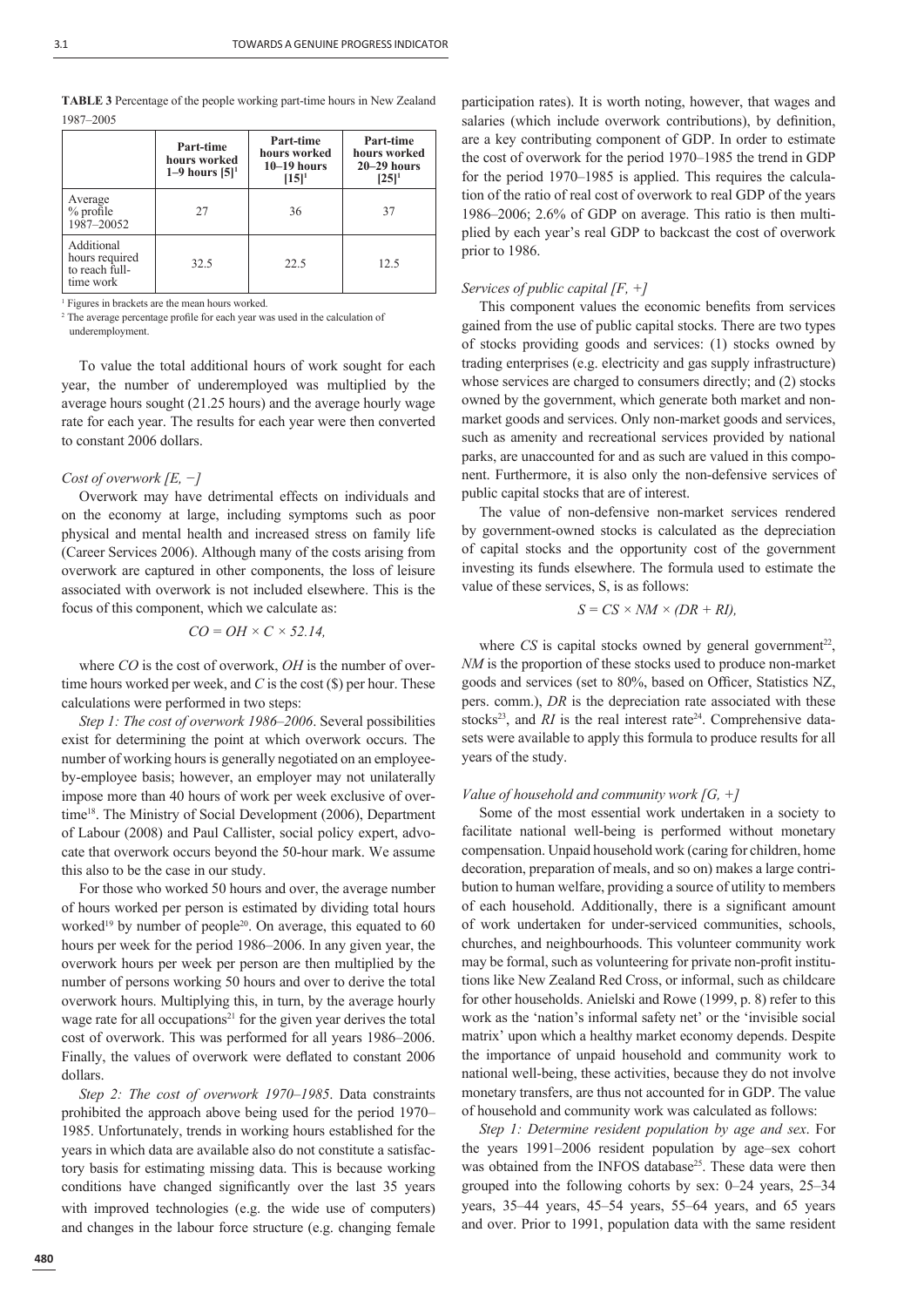|                                  | Male             |                  |                  |                  |                  |                  | Female           |                |                |                  |                |                  |
|----------------------------------|------------------|------------------|------------------|------------------|------------------|------------------|------------------|----------------|----------------|------------------|----------------|------------------|
|                                  | $12 - 24$        | $25 - 34$        | $35 - 44$        | $45 - 54$        | $55 - 64$        | $65+$            | $12 - 24$        | $25 - 34$      | $35 - 44$      | $45 - 54$        | $55 - 64$      | $65+$            |
| Household work                   |                  |                  |                  |                  |                  |                  |                  |                |                |                  |                |                  |
| Food preparation                 | 11               | 23               | 27               | 31               | 42               | 59               | 26               | 58             | 69             | 70               | 85             | 92               |
| Indoor cleaning                  | $\,$ 8 $\,$      | 13               | 16               | 18               | 24               | 27               | 28               | 60             | 71             | 72               | 87             | 78               |
| Grounds (gardening)              | 6                | 15               | 19               | 21               | 28               | 44               | 8                | 18             | 21             | 22               | 26             | 28               |
| Home maintenance                 | $\,$ 8 $\,$      | 16               | 20               | 22               | 30               | 28               | 3                | $\overline{4}$ | 5              | 5                | 6              | 5                |
| Household administration         | $\overline{2}$   | 3                | 3                | 3                | 5                | 6                | 3                | 5              | 6              | 6                | $\tau$         | 6                |
| Production of goods              | $\boldsymbol{0}$ | $\overline{0}$   | $\boldsymbol{0}$ | $\overline{0}$   | $\mathbf{1}$     | 1                | $\mathbf{1}$     | $\overline{2}$ | 3              | 3                | 3              | 3                |
| Gathering food                   | $\mathbf{1}$     | $\mathbf{1}$     | $\overline{2}$   | $\overline{2}$   | 3                | 3                | $\theta$         | $\overline{0}$ | $\mathbf{1}$   | $\mathbf{1}$     | $\mathbf{1}$   | $\mathbf{1}$     |
| Travel                           | $\mathbf{1}$     | $\overline{2}$   | 3                | 3                | $\overline{4}$   | 5                | $\mathbf{1}$     | $\overline{2}$ | $\mathfrak{2}$ | $\overline{2}$   | $\overline{c}$ | $\overline{2}$   |
| Other                            | $\mathbf{1}$     | 3                | 3                | 3                | 5                | 6                | $\overline{2}$   | $\overline{4}$ | 5              | 5                | 6              | 6                |
| Total                            | 38               | 76               | 93               | 103              | 142              | 179              | 72               | 153            | 183            | 186              | 223            | 221              |
| Caregiving for household members |                  |                  |                  |                  |                  |                  |                  |                |                |                  |                |                  |
| Physical care                    | 2                | 10               | 13               | $\overline{4}$   | 3                | 2                | 14               | 52             | 43             | 10               | 5              | 2                |
| Being available                  | $\mathbf{0}$     | $\overline{2}$   | $\overline{2}$   | $\mathbf{1}$     | $\mathbf{1}$     | $\overline{0}$   | $\mathbf{1}$     | 5              | $\overline{4}$ | $\mathbf{1}$     | $\overline{0}$ | $\overline{0}$   |
| Playing                          | $\mathbf{1}$     | 6                | 9                | 3                | $\overline{2}$   | 1                | $\overline{4}$   | 15             | 12             | 3                | 1              | $\mathbf{1}$     |
| Teaching                         | $\boldsymbol{0}$ | $\boldsymbol{0}$ | $\boldsymbol{0}$ | $\boldsymbol{0}$ | $\boldsymbol{0}$ | $\boldsymbol{0}$ | $\boldsymbol{0}$ | $\mathbf{1}$   | $\mathbf{1}$   | $\boldsymbol{0}$ | $\overline{0}$ | $\boldsymbol{0}$ |
| Educational help                 | $\boldsymbol{0}$ | $\mathbf{1}$     | $\overline{c}$   | $\mathbf{1}$     | $\mathbf{0}$     | $\overline{0}$   | $\mathbf{1}$     | $\overline{4}$ | $\overline{4}$ | 1                | $\overline{0}$ | $\boldsymbol{0}$ |
| Travel                           | $\mathbf{1}$     | 6                | $\tau$           | $\mathfrak{2}$   | $\overline{2}$   | 1                | 5                | 18             | 14             | 3                | $\overline{c}$ | $\mathbf{1}$     |
| Other                            | $\boldsymbol{0}$ | $\mathbf{1}$     | $\overline{c}$   | $\mathbf{1}$     | $\overline{0}$   | $\overline{0}$   | $\mathbf{1}$     | 5              | $\overline{4}$ | 1                | $\overline{0}$ | $\boldsymbol{0}$ |
| Total                            | $\overline{4}$   | 26               | 35               | 12               | 8                | $\overline{4}$   | 26               | 100            | 82             | 19               | 8              | $\overline{4}$   |
| Purchasing goods and services    |                  |                  |                  |                  |                  |                  |                  |                |                |                  |                |                  |
| Purchasing                       | 13               | 16               | 18               | 17               | 19               | 24               | 24               | 29             | 30             | 31               | 29             | 28               |
| Travel                           | 8                | 10               | 12               | 11               | 12               | 15               | 13               | 15             | 16             | 16               | 15             | 15               |
| Total                            | 21               | 26               | 30               | 28               | 31               | 39               | 37               | 44             | 46             | 47               | 44             | 43               |
| Unpaid work outside the home     |                  |                  |                  |                  |                  |                  |                  |                |                |                  |                |                  |
| Formal                           | 6                | 10               | 12               | 13               | 19               | 19               | 6                | 13             | 15             | 19               | 28             | 17               |
| Informal                         | 8                | 13               | 16               | 17               | 24               | 24               | 9                | 18             | 21             | 26               | 39             | 23               |
| Total                            | 14               | 23               | 28               | 30               | 43               | 43               | 15               | 31             | 36             | 45               | 67             | 40               |

## **TABLE 4** Time use in minutes by sex–age cohorts, 1999

definition were not available; we instead relied on: (1) censusnight population counts by age–sex cohorts for the years 1971 and  $1976^{26}$ , and (2) de facto resident population estimates by age– sex cohort for 1981 and 1986<sup>27</sup>. The ratio of de facto resident population to total population for each age–sex category in 1981 was then used to convert the 1971 and 1976 total population data to proxy de facto estimates. Next, the de facto resident population estimates for 1971, 1976, 1981 and 1986 were converted to resident population estimates so as to be consistent with the 1991–2006 data28. These resident population estimates were also adjusted to a December year-end. Finally, resident population estimates for the remaining years were derived using Statistics NZ's total resident population estimates for each year by an appropriate census-year profile (those for 1970 and 1972–1975 were, for example, based on the 1971 profile, while 1977–1980 was based on a 1976 profile, 1982–1985 on a 1981 profile, and 1987–1990 on a 1986 profile).

*Step 2: Determine time spent on household and community work in 1999 base year*. Between 1 July 1998 and 30 June 1999, Statistics NZ (2001b) conducted New Zealand's first major time use survey. The survey involved a sample of more than 8500 residents aged 12 years and over and required each participant to fill out a 48-hour time diary. The work was commissioned by the Ministry of Woman's Affairs, primarily to identify the annual volume of unpaid work undertaken by New Zealanders (Statistics NZ 2001a). The survey provided the basis for estimating time

spent on household and community work in this study (Table 4). Resident population by age–sex cohort for 1999 was used to scale-up the average time-use figures from the survey to produce national totals for household and community work by age–sex cohort in hours.

*Step 3: Valuing household and community work for 1999.* Several approaches exist for assigning monetary value to household and community work, including opportunity- and replacement-cost methods. In this study, the housekeeper replacement cost method was used. This required multiplication of the annual amount of time spent on household and community work as derived in Step 2, excluding any leisure component, by a housekeeper wage rate representing the value of an hour of work in each year<sup>29</sup>.

To exclude leisure the following assumptions were made: indoor cleaning and home administration (10% leisure), gardening activities and playing with other household members (entirely leisure), other household work (approximately 50% leisure30), and informal community work (50% leisure). These assumptions are consistent with the Australian GPI (Hamilton and Denniss 2000).

A single general housekeeper wage rate of \$9.60 per hour was used to value household and community activities. This figure was extracted from the 1999 median wage of occupation 512 'Housekeeping and Restaurant Services Workers' in the New Zealand Income Survey (Statistics NZ 2006).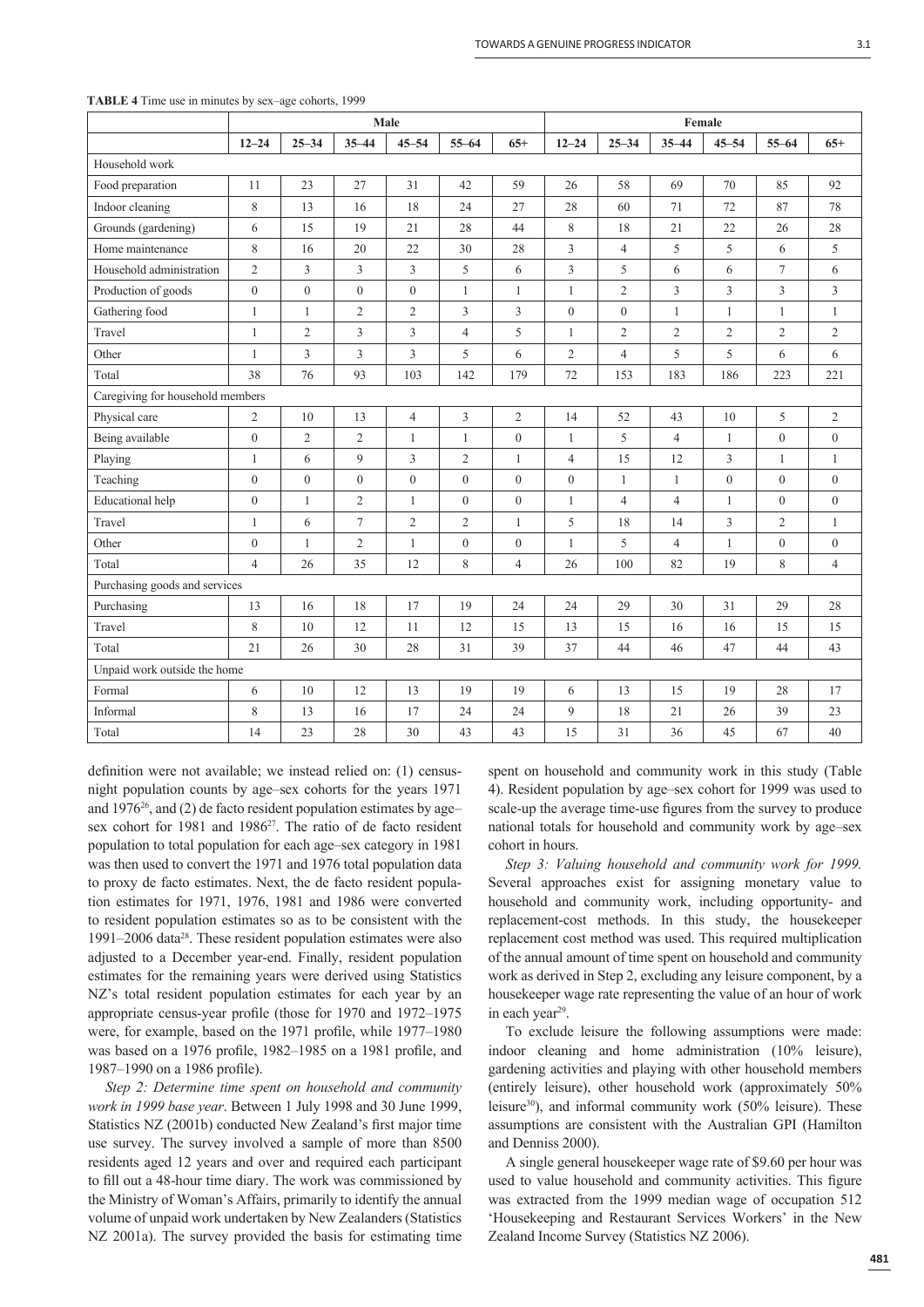Step 4: *Valuing household and community work for all other years.* For the remaining years, in the absence of any time-use estimates, we applied the 1999 time-use estimates, but made adjustments for known changes in the age–sex cohorts of the New Zealand population. The average time spent on activities by individuals in each age–sex cohort is assumed to remain the same as for the 1999 year. We also adjusted the housekeeper wage rate by trends in the median wage rate for the Housekeeper and Restaurant Service Workers for the years 1997–2005 as obtained from Statistics NZ's Annual Income Survey. For all other years, average wage rate changes were indexed to Statistics NZ's Labour Cost Index. Finally, all values were converted to constant 2006 dollars.

## *Private defensive expenditure on health [H, −]*

Under the public consumption component defensive expenditure that does not contribute to an improvement in well-being has already been excluded. However, under personal consumption defensive expenditure on health is included and for consistency purposes must be removed.

Statistics NZ's National Accounts were used to derive resident households' private expenditure<sup>31</sup> and private non-profit organisations expenditure (PNPOs)<sup>32</sup> on health for the years 1988–1996. To determine the remaining years (1970–1987 and 1997–2006) the average ratio of the combined households' private and PNPO expenditure on health to total personal and PNPO consumption was multiplied by total personal and PNPO consumption. It was also assumed that 10% of private expenditure on health was defensive. Finally, all values were converted to constant 2006 dollars.

## *Cost of commuting [I, −]*

As countries become increasingly urbanised and cities larger it is inevitable that people will spend more time and money getting to, and from, work; a result of greater distances travelled and increased traffic congestion. In the calculation of GDP, the direct costs made by commuters in the pursuit of getting to work (e.g. vehicle purchases, petrol, maintenance, bus and train fares) are counted as a positive contribution. This expenditure, along with the time spent commuting, are, however, a drain on wellbeing, reducing personal consumption and the time available for productive work and leisure<sup>33</sup>. For these reasons both are treated as negative contributions in the GPI.

The direct cost of commuting for each year, *CC*, is calculated as follows:

$$
CC = 0.23 \times (PR - 0.10 \times PR) + 0.10 \times PU,
$$

where *PR* represents expenditure on private transportation, the first 0.10 constant adjusts private transportation expenditure for capital (i.e. vehicle purchase) costs, *PU* represents expenditure on public transportation, and 0.23 and the second 0.10 constants respectively represent the share of expenditure on private and public transportation for commuting to work. These shares are derived from the average distance travelled by a person for work purposes relative to total distance travelled<sup>34</sup>. Expenditures on private, *PR*, and public, *PU*, transportation were determined by multiplying total household expenditure, as obtained from Statistics NZ's Household Economic Survey (Statistics NZ 2004a), by the percentage of household expenditure spent on private and public transportation as calculated by Dravitzki and Lester (2006).

The time costs of commuting, *TC*, were calculated as follows:  

$$
TC = E \times CH \times C,
$$

where  $E$  is total employment<sup>35</sup>,  $CH$  are the hours spent on commuting annually per employee<sup>36</sup>, and  $C$  is the cost per commuting hour estimated at \$7 per hour in 199837. The total cost of commuting is the total of each year's direct, *CC*, and time costs, *TC*. Finally, all values were converted to constant 2006 dollars.

#### *Cost of crime [J, −]*

Despite the suffering caused by crime and the negative impacts it creates on quality of life it is generally counted as a positive contribution to GDP due to the expenditures on policing, security, replacing property and the like. By contrast, in the calculation of the GPI, these expenses are regarded as monies that could have been invested in more productive and welfare-enhancing activities.

The public sector costs of crime (policing, justice systems, prisons and so on) along with the costs of violent and sexual crimes<sup>38</sup> are already captured elsewhere in the GPI, thus only the following private property costs<sup>39</sup> associated with crime are considered in this component. Specifically, these cover property loss (i.e. as resulting from robbery, burglary and theft), property damage, and preventative expenditures (i.e. insurance premiums, alarms and security monitoring). The cost of crime is measured by multiplying the total number of property offences occurring each year by the estimated cost per offence.

As the methods used to record crimes have changed over time, it is very difficult to compile consistent time series of recorded property crimes for the study period<sup>40</sup>. To account for changes in police reporting, the annual number of property offences committed was assumed to be approximately 70% of the total recorded offences (after Roper and Thompson 2006), for each year.

The New Zealand Police provided counts of the total recorded offences in two data series: (1) for the period 1970–2000 based on December year-end, and (2) after 2000 based on a June yearend. The latter series was rebased to a December year-end. These figures were then scaled using a multiplier of 4.3 to account for unrecorded property crime (after Roper and Thompson 2006).

The average cost per property offence for the year 2004 was derived by dividing the estimated total cost of those offences on the private sector for that year, by the estimated number of property offences as reported by Roper and Thompson  $(2006)^{41}$ . Finally, the estimated 2004 value of \$2,896 was inflated to \$3,021 in constant 2006 dollars. This average cost per offence is assumed to be the same, in real terms, for all remaining years in the study.

#### *Loss and damage to terrestrial ecosystems [K, −]*

Terrestrial ecosystem loss in New Zealand is from two main sources: (1) of old-growth forest and (2) pests and weeds.

When forests are cut, the value of the products produced from the tree and the services and labour used in the process contribute to GDP. These dollar amounts reflect the exchange value of timber in the marketplace and are determined by supply and demand for timber products. This is the 'use' value of the timber only and does not take into account the other non-use services that forests provide. Such services include open access to non-priced recreation, landscape amenity, prevention of soil erosion, sediment control, maintenance of biodiversity, providing a habitat for wildlife, carbon sequestration, pollution absorption, protecting watersheds, and tourism promotion.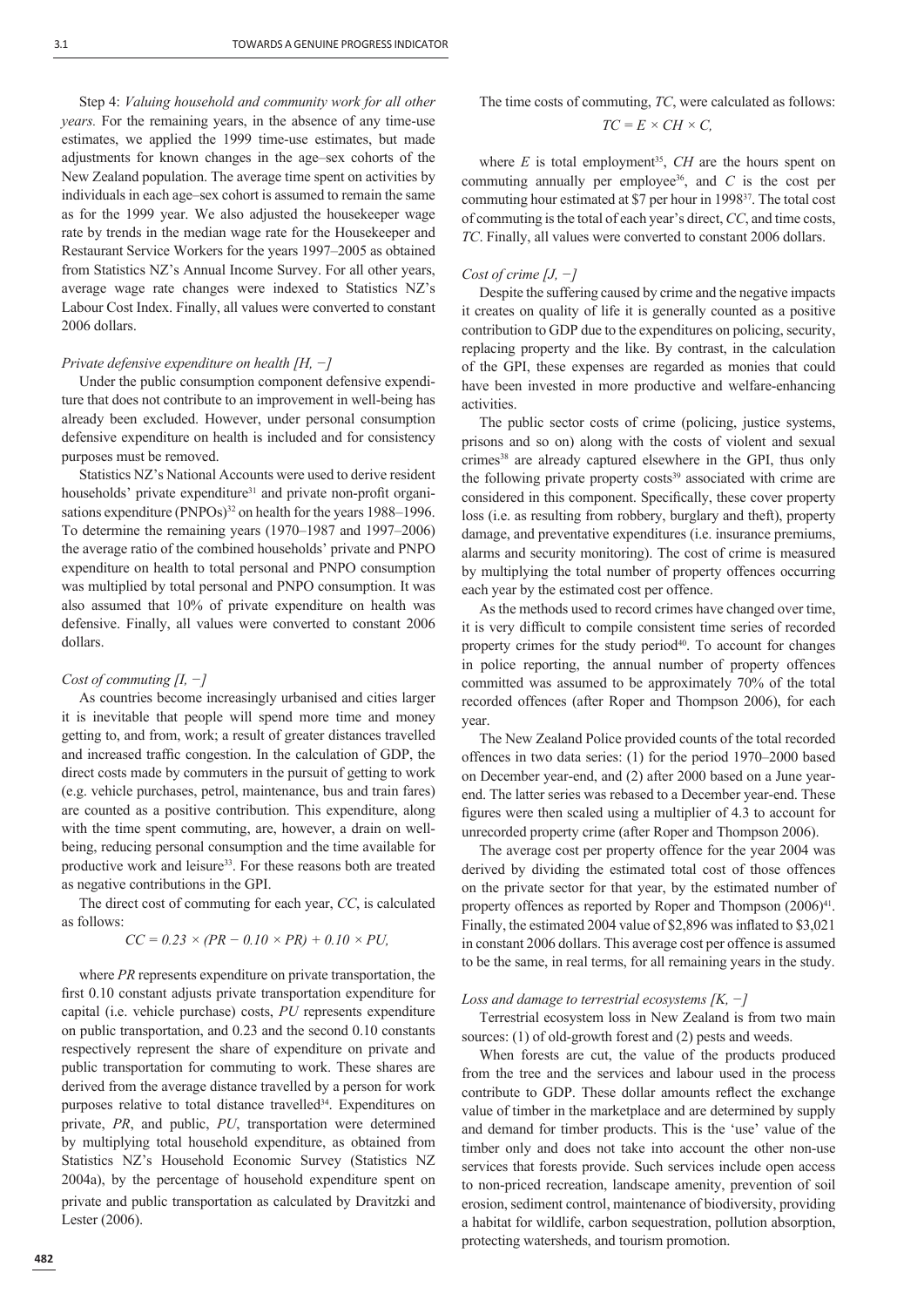Approximately 23% of New Zealand is still covered by indigenous forest (MfE 1997). The greatest threat to native forests in New Zealand now is not milling for timber or land clearance but the destruction of palatable trees, understorey shrubs and regeneration (seedlings) by introduced pests such as possums, goats and deer (MfE 1997, p. 8.5). Demand for recreational access is also putting pressure on forest ecosystems (Statistics NZ 2000b).

To estimate loss of old-growth forest the total number of hectares of indigenous forest lost or damaged has been calculated using statistics for roundwood removal. Roundwood removal declined significantly from 1970 to 2006. As the loss of old-growth forest is not just in the year of harvest but over the length of time it takes for a replacement tree to mature the loss is treated as cumulative. Roundwood removal statistics were converted to hectares using data for beech forest, as two-thirds of New Zealand's 6.4 million hectares of indigenous forest are dominated by beech species (Ministry of Forestry 1998, p. 39). Sawlog volumes in unmanaged beech forests range from 70 to 200 cubic metres per hectare (Ministry of Forestry 1998, p. 48) so the mid-point of 135 cubic metres per hectare was used for the conversion rate to estimate old-growth forest lost between 1970 and 2006.

Patterson and Cole (1999) calculate the direct, indirect, and passive values of New Zealand forest ecosystems in 1994. For this GPI study, when indigenous forest is milled it is assumed to revert to forest scrub. Forest scrub provides similar levels of direct and indirect ecosystem services as forest ecosystems so the net difference is loss of passive value. Passive value is made up of existence, bequeath, and option value, and estimates the long-term loss of biodiversity and the intrinsic value established old-growth forest has for New Zealanders.

The value of \$NZ871 (1994) or \$NZ1,100 per hectare (2006) was used to estimate the loss from each hectare of indigenous forest milled.

GPIs constructed for other countries do not include the environmental cost of pests and weeds. This category has been included for New Zealand as introduced invasive plant and animal pests have been identified as the single greatest threat to New Zealand's indigenous land-based biodiversity, surpassing even habitat loss (DOC & MfE 1998). The annual cost of pest control in New Zealand will continue to rise, even if no new organisms are introduced, because some pests already established have not yet become invasive (Hackwell and Bertram 1999). In the report 'Pests and Weeds – A Blueprint for Action', Hackwell and Bertram (1999) estimated that defensive and production loss in New Zealand from plant and animal pests cost NZ\$840 million per annum, or approximately 1% of GDP.

To put an estimate on the cost of weeds and pests the following resources were used: Hackwell and Bertram (1999) tables that estimate defensive expenditures by central and regional governments on pest control between 1991 and 1999. From 2000 onwards, expenditure by the Department of Conservation on species and habitat protection (Annual Reports, Vote Conservation and Vote Biosecurity) and MAF on border control and quarantine statistics (Annual Reports, Vote Biosecurity) was used. Regional council spending has been estimated based on the Waikato Regional Pest Management Strategy – Operative 2002–2007 (Environment Waikato 2002). To extrapolate an expenditure trend before 1991, government expenditure on subsidies to agriculture that cover pest control, noxious plant control, eradication of bovine tuberculosis etc. was used (Statistics NZ various).

## *Loss of wetlands [L, −]*

Wetlands provide a variety of ecosystem services, including regulation of water flows and volumes, purification of water, regulation of gas, a habitat for birds and fish, and flood protection. When a wetland is drained and converted to an alternative use, such as agriculture, the increased output from the farm contributes to GDP, but no account is taken of the loss of ecosystem services that occur. Such services are provided in perpetuity if the wetland remains intact. In addition, society needs to counteract the loss of wetlands through investment in expensive waste treatment and water purification plants, and through the development of man-made constructions to control erosion and flooding.

Only wetlands lost since 1970 have been valued for the New Zealand GPI, therefore the valuation is very conservative. We have assumed that in 1970 (the study start point) levels were reasonably sustainable – from the viewpoint that flood protection, habitat, recreation, water retention, etc., services were adequately provided by remaining wetlands.

Only three data sources (1972, 1983 and 2002) were found for wetland cover in New Zealand. The figure for 1972 (350 055 ha) was from a Landcare Research study of wetlands based on vegetation type, undertaken in the early 1970s. The 1983 (311 300 ha) estimate was from the New Zealand Land Resource Inventory, also based on vegetation type. The 2002 figure (249 565 ha) came from an analysis in 2008 that used soil type (AG Ausseil, unpublished data). A smooth curve was fitted to the three figures to estimate the loss between 1970 and 2006. The conversion rate for wetlands declined from an estimated 6800 hectares annually in the early 1970s to levelling off in 2003.

To value wetlands, the New Zealand study by Patterson and Cole (1999) draws on values from Costanza et al. (1997), which are primarily from the United States. The total value of New Zealand wetlands in 1994 is estimated at \$35,053 per hectare per annum, and the total ecosystem value for agricultural land is estimated at \$1,583 per hectare per annum. Therefore, the net loss from converting wetland to agricultural land is estimated at \$33,470 (1994) or \$42,184 (2006) per hectare per annum. To reflect the increase in the marginal value of wetlands as their scarcity increases, the dollar value per hectare (expressed in constant 2006 dollars) increases by 2% per annum from 1970 onwards.

## *Loss of soils [M, −]*

New Zealand's naturally fertile soils provide the foundation for the country's agricultural economy. Agricultural and forestry products earn more than half of New Zealand's export income (Statistics NZ 2002a). Soils are 'natural capital' and an asset to be maintained and protected so they can continue to support a variety of future renewable production alternatives. Loss of soil in the GPI is treated as a loss of capital as soil formation takes place over thousands of years and is not easily renewed when lost.

The New Zealand GPI calculation for loss of soils is limited to: (1) the loss of fertile farmland soil due to expansion of the built environment, and (2) erosion from agricultural land. From 1970 onwards the loss has been measured as cumulative.

Land lost to urban expansion was measured as follows: the 1970 urban area for New Zealand (162 492 ha) came from MacIntyre (1970); satellite image mapping was used for the other data points (of 217 741 ha) for 1996/1997 (LCDB1 2000) and  $(220 462$  ha) for 2001/2002 (LCDB2 2004). A trend line (R<sup>2</sup> = 0.9884) was fitted through the three data points to estimate the hectares lost for the remaining years.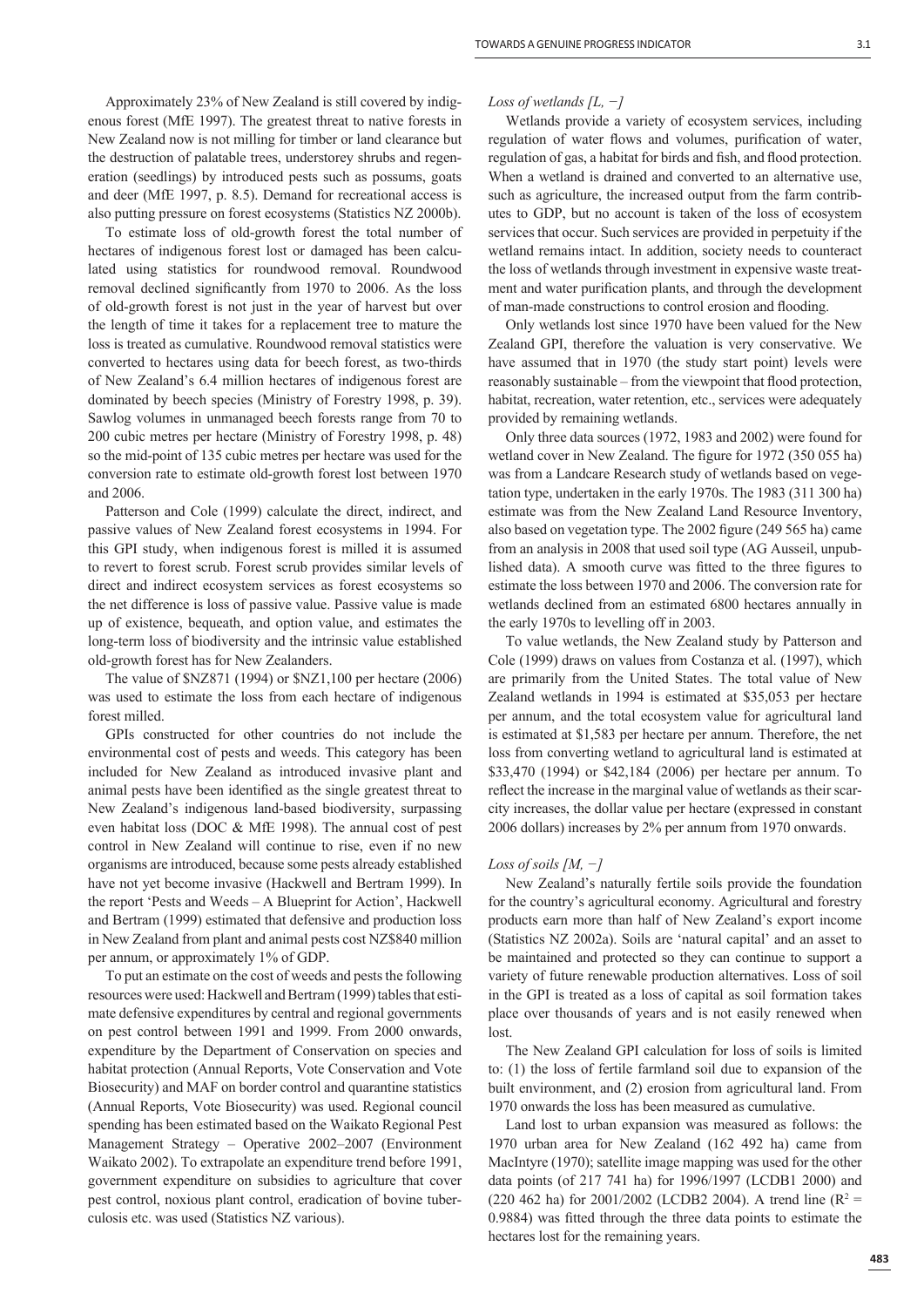A study to quantify the economic value of ecosystem services associated with highly modified arable landscapes in Canterbury, New Zealand, estimated the total economic value in 2005 to be between \$1,792 and \$20,254 per hectare per annum for conventional farmland (Sandhu et al. 2007). The 2005 non-market values of ecosystem services were estimated at between \$70 and \$1,750 per hectare per annum. The ecosystem services values measured comprised biological control of pests, soil formation, mineralisation of plant nutrients; pollination, services provided by shelter belts and hedges; hydrological flows, aesthetics; carbon accumulation; nitrogen fixation; soil fertility; food and raw materials (Sandhu et al. 2007). For the GPI, the value of the loss of the natural capital soil to the built environment has been based on the median economic value (direct and indirect), from Sandhu et al. (2007), of \$11,023 (2005) or \$11,291 (2006) per hectare per annum, and applied to hectares of 'arable' land converted.

Erosion causes permanent long-term loss of productive capacity as well as external effects not captured by market values, such as impacts on landscape quality, siltation of dams and rivers, reduced biodiversity, and reduced water quality. Erosion costs have been calculated based on the number of tonnes of sediment lost from land in agricultural use as estimated by the soil erosion model developed in 2007 by Landcare Research (Dymond et al. 2010). Figures for the hectares of agricultural land in 'grassland, lucerne and tussock' between 1970 and 2002 are from the Ministry of Agriculture and Forestry (2005) and were extended to 2006 with data on change in the planted forest estate (MfE 2008). The model covers sedimentation of waterways and soil transfer to the marine environment. Soil loss from forestry is included, but no account is taken of the extra soil loss in conversion from forestry to pasture. The model does not take into account wind erosion, but this is small by volume, compared to water erosion (J. Dymond, Landcare Research, pers. comm. 2007).

The estimated annual economic cost of erosion and sedimentation in New Zealand in 1998 was calculated to be \$126.7 million (Krausse et al. 2001, p. 38). The impacts cover the permanent loss to future agricultural output, the downstream costs imposed on other sectors, and the cost of defensive expenditure undertaken to prevent further erosion. The estimate covers the 'total impact regardless of erosion cause or type' (Krausse et al. 2001, p. 14). As this erosion cost is the result of tectonic activity and agricultural land use, the \$126.7 million amount has to be reduced accordingly. It is estimated that the total annual input of river-suspended sediment to the New Zealand coast is approximately 209 million tonnes (Hicks and Shankar 2003). Much of this comes from areas that are not farmed. From the modelled data, in 1998 agriculturalland-use-related erosion accounted for 75 million tonnes, which is 36% of the 209 million tonnes total. Therefore costs needing to be split between agriculture and tectonic activity have been apportioned using 36%.

The erosion impacts from agricultural land use in 1998 were estimated as \$86.41 million. When this dollar amount is divided by the estimated 75 million tonnes of soil lost in 1998 this is equivalent to \$1.15 per tonne. These dollar values were converted to 2006 dollars and then multiplied by the modelled tonnes of soil lost to determine the total cost of erosion as a result of agricultural activity each year.

The dollar values used for erosion are conservative, given that the Krausse et al. (2001) value excludes a number of other costs that could be included if there were sufficient data. Soil, especially soil with high organic matter content, provides ecosystem services that include improved water storage and release,

biodiversity protection, as well as the ability to filter and degrade wastes. Erosion as a result of agricultural production also causes a loss of visual amenity due to the scarred landscape, damage to aquatic life, loss of traditional food sources and recreational use, the need for research into erosion prevention, and flood prevention.

## *Loss of air quality [N, −]*

Calculating the change in New Zealand's air quality from 1970 to 2006 is difficult, as the measures used to determine air quality standards have changed over time, and air quality monitoring has not been extensive. Data limitations have required broad assumptions to estimate costs. In the 1970s, attention was paid to total suspended particulates (TSP), which measures large particles in the air. While TSP is visible in the atmosphere, it is generally filtered out by the nasal passage, and inflicts less damage to health than microscopic fine particulate matter ( $\text{PM}_{10}$  or  $\text{PM}_{2.5}$ ), which is now monitored. Studies show a correlation between levels of fine particles in the air – even though they are not readily detectable by the senses – and the number of people who die each year (Hales et al. 1999).

The GPI study puts a monetary value on air pollution by costing reduced activity days and annual premature death from air pollution in New Zealand. Neither cost includes loss of work income, as this is allowed for in other items that make up the GPI (e.g. lower personal consumption). Adjustment for defensive expenditure on health, which includes the direct health costs of all sources of air pollution, is also made elsewhere in the GPI calculations. The cost of air pollution is therefore estimated in terms of 'intangible' losses in well-being, such as life years lost and reduced quality of life. Air pollution levels in New Zealand are not regarded as intense enough for measurable impacts on building maintenance, and the effects on animals and ecosystems are not included as they are considered insignificant (G.W. Fisher, pers. comm. 2006).

Air quality monitoring and emission inventory studies have only been carried out in New Zealand for a short time. Due to the lack of national data, air quality statistics from Auckland and Christchurch have been used to estimate New Zealand air quality trends, as records have been kept on these centres for the longest period of time. The study uses  $PM_{10}$  data for Christchurch and Auckland, weighted by population, to construct an index for air quality change between 1996 and 2006.  $PM_{10}$  are particles less than 10 microns in diameter that are invisible to the human eye but are suspended in the air and can carry carcinogenic material into the lungs (Auckland Regional Council 2006, p. 4). Experts agree that particulate matter, especially  $PM_{10}$ , is a good surrogate for the health impacts from air pollution (Fisher et al. 2002; Auckland Regional Council 2006). To avoid double counting, it is assumed the impacts of nitrous oxides, sulphur dioxide, and carbon monoxide are subsumed in the effects of  $PM_{10}$ , although there is growing evidence that separate and independent effects are associated with nitrous oxide exposure, especially affecting children (Fisher et al. 2007).

Fisher et al. (2007) calculated the annual cost of air pollution, excluding background effects, in New Zealand in 2001 at \$1,139.2 million. This health impact assessment study covered 67 urban areas included because of size, local activities, and/or monitoring data that showed high levels of air pollution. The estimated effects are for 2.73 million people (as of the 2001 census), or 73% of the population of New Zealand (Fisher et al. 2007, S2). Health impact estimates are based on exposures derived from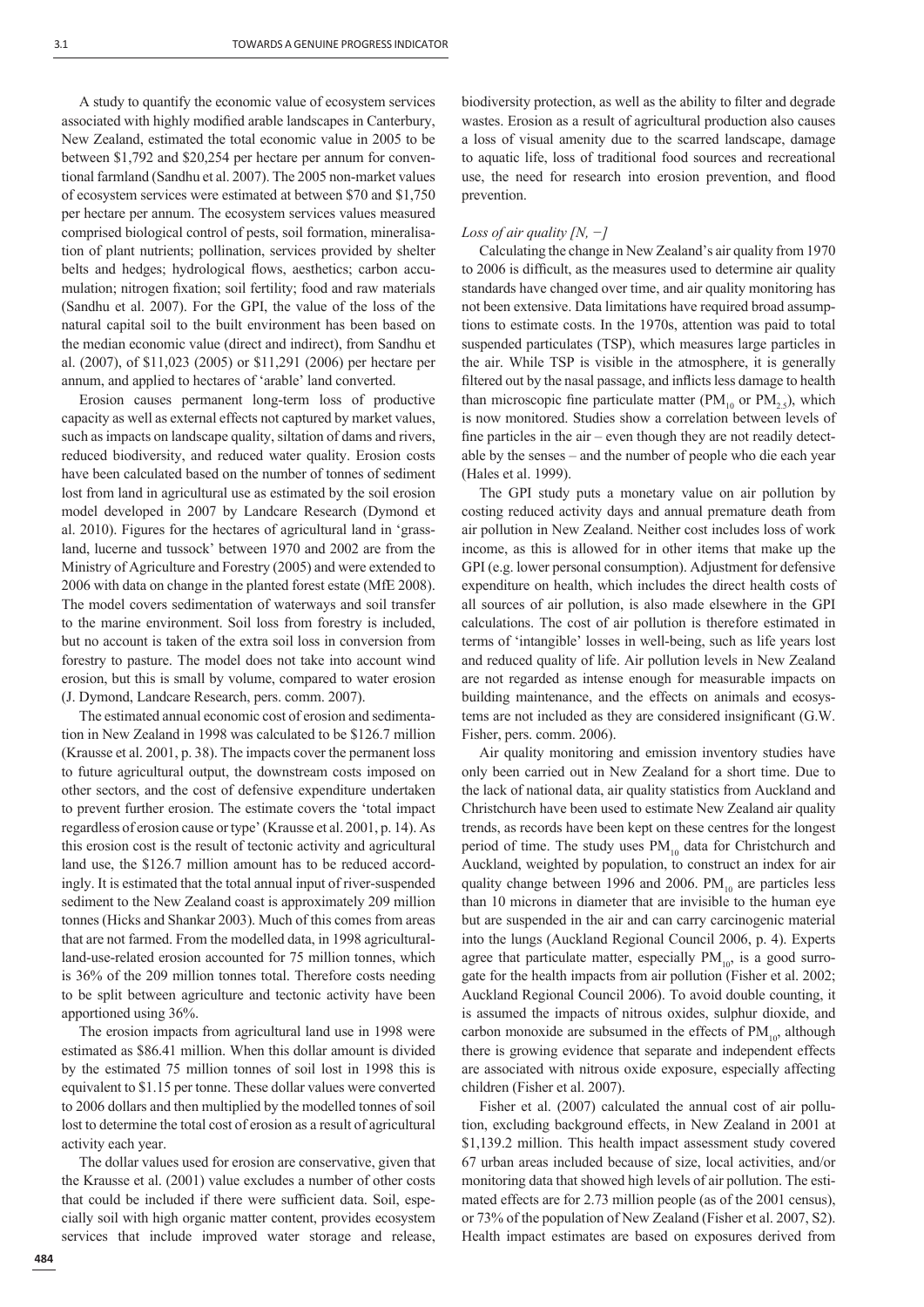modelling, and then validated against monitoring and published dose–response relationships. Mortality rates are based on the Künzli et al.  $(2000)$  dose–response<sup>42</sup> study, which extrapolated an increase in mortality of 4.3% for every additional 10 μg in annual average  $PM_{10}$  concentration. Although this study was not New Zealand specific, the results are regarded as applicable (though likely to be conservative) to New Zealand (Fisher et al. 2007).

As the group most generally affected by air pollution tends to be the older age group, Fisher et al. (2007) assumed a loss of 5 years of life would be typical for air pollution. The working value used for the Fisher et al. (2007) study was \$2.725 million per statistical life over a 44-year lifespan. Using a 6% discount rate, the value for loss of 5 years of life of \$750,000 per person was arrived at for death from air pollution. The GPI study has not applied discounting to years of life so the value per loss of life is \$308,000 per person (Fisher et al. 2007, Table 10-4).

In line with Fisher et al. (2007), the GPI calculation for chronic bronchitis is 10% of the value attributed to mortality. For respiratory/cardiac hospital admissions, a cost of \$150 per day for a 7-day period was used, which does not cover health treatment costs, just the inconvenience of hospitalisation. The cost of restricted-activity days has been reduced to remove 'work loss', as this cost is already reflected in reduced GDP. These adjustments gave an annual cost of \$487.3m (2001) or \$540m (2006) for loss of air quality.

The cost of air pollution per head of population was calculated for 2001 as this was the year for which data were available. To calculate the loss of well-being from air pollution it has been assumed that the same percentage (i.e. 73%) of the population have been exposed to air pollution each year since 1970. This amount was adjusted by the air quality index for the period 1996– 2006 and the ratio of annual change in fossil fuel consumption from 1970 to 1995.

## *Land degradation [O, −]*

There are no comprehensive records on the extent of land contamination in New Zealand or when it occurred. The GPI has, therefore, used as proxies  $(1)$  waste to landfill and  $(2)$  cost of remedial action to rectify contaminated sites. An estimate of the health costs associated with pollution from contaminated sites was calculated but not included in the GPI as the data on which it was based are too spurious. Land degradation costs exclude greenhouse gas (GHG) emissions from the waste sector, as these are accounted for in the climate change calculations, and water degradation, which is covered in the water quality section.

Economic activity in New Zealand has left a legacy of an estimated 1500 seriously contaminated sites (service stations, sawmills, timber treatment plants, railway yards, engine works, metal industries, and chemical manufacturers), and thousands more with some level of contamination (Worley Consultants 1992). In addition, closed landfills have left numerous contaminated sites as, until the 1980s, most New Zealand landfills were no more than tip/dump sites, often poorly sited, designed and managed (MfE 2001, p. 1).

Contaminated sites impact on the well-being of New Zealanders in various ways: toxic chemicals and leachate (liquid from a landfill) draining from the sites can have undetected health effects; the sites cannot be used for other purposes; property values in the vicinity are reduced; land can be unstable; and, the cost of remediation is often paid for by the taxpayer, which diverts government expenditure from other more beneficial uses.

For 1970–1981, an estimate for total solid waste in 1982 (638

kg per person) was used to derive a statistic for the kilograms of waste per head of population. This was multiplied by the population numbers to get costs for 1970–1981. The difference in waste generation between 1982 and 1990 (where data were available) was averaged to obtain an annual estimate of waste produced between 1983 and 1989. The trend was consistent with Auckland Regional Council statistics on waste to landfills for the same time frame (Envision New Zealand 2003, p. 10).

Estimates for the cost of disposal of waste to landfill use full cost accounting (FCA) rather than the actual amount charged. FCA includes costs to cover management, administration and organisational overheads, pollution control, planning and resource consents, land costs, development costs, operational costs, as well as closure and aftercare costs (MfE 2004). FCA encourages both waste reduction initiatives and the minimisation of environmental effects by ensuring full environmental costs are, as far as practicable, reflected in the charges applied (MfE 2004, p. 3). This GPI study used the cost of disposing of a tonne of waste at the Kate Valley regional landfill in North Canterbury (\$125 per tonne) because the FCA guide was used extensively to check costs when the landfill was proposed (Centre for Advanced Engineering 2005).

A study by Worley Consultants (1992) identified 7800 locations in New Zealand that could be potentially contaminated. The estimated cost (in 1992 dollars) of remediating these sites was given as \$1,644 million. The order of accuracy of the estimate is given as ±50% (Worley Consultants 1992, p. 6.8) so the valuation used in the GPI is indicative only.

The GPI attributes the cost of polluting to the period of economic output, so the temporal pattern of pollution cost at five major contaminated sites (Tui mine at Te Aroha, timber treatment plant at Hanmer Springs, Waiwhetu Stream, Waipa Mill, and Fruitgrowers Chemical Company at Mapua) has been used to spread the \$1,644 million on an annual basis.

It has been assumed the tighter requirements of the Resource Management Act 1991 and recycling have reduced the more recent annual cost of contamination. This has been estimated at \$10 million per annum since 2000 to cover accidental spills and low-level effects from industry.

## *Climate change [P, −]*

Increased fossil fuel use, cement manufacturing, deforestation, and farming have led to a global rise in carbon dioxide in the atmosphere. As a result of the greater concentration of greenhouse gases in the atmosphere, the Earth has begun to warm up and its climate is changing. Climate change will impact on the well-being of New Zealanders in the future: the anticipated effects include increased flooding and storm events, inundation of low-lying land due to sea-level rises, drought in eastern parts of the country, increases in pests and disease due to warmer temperatures, and social disruption as refugees from other parts of the world affected by climate change seek new homes.

While accounting for only 0.2% of the world's total greenhouse gas emissions, New Zealand ranks 11th in the world on a per capita basis (MfE 2007). The GPI includes costs for New Zealand's greenhouse gas emissions between 1970 and 2006 as greenhouse gases remain in the atmosphere for a long time and as a country we need to take responsibility for our contribution to climate change. The burden imposed on future generations should rightfully be accounted for when the contribution to personal consumption generating the negative impacts takes place. The exact future impacts of climate change are unknown. For the GPI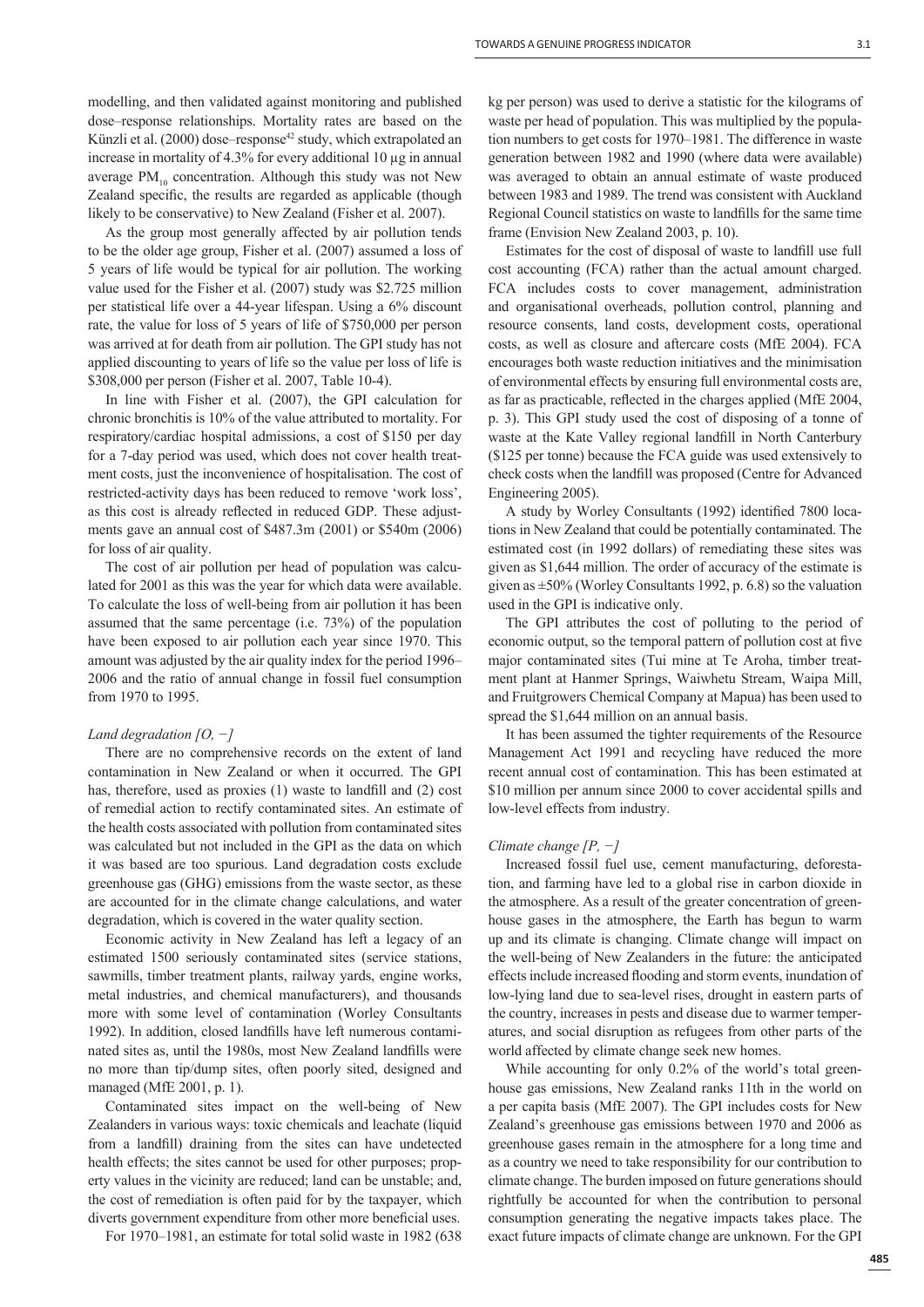period, New Zealand's greenhouse gas emissions to the atmosphere have been estimated for each year and the environmental cost priced. Greenhouse gas emissions and emission factors for 1990–2006 are from the New Zealand Greenhouse Gas Inventory 1990–2006 (MfE 2008). The spreadsheets from New Zealand's Greenhouse Gas Inventory were used where possible with the relevant emissions factors to calculate emissions from 1970 to 1989. Stock numbers came from the Ministry of Agriculture (MAF 2005, p. 61), energy use from the Energy Data File (MED 2007), fertiliser use from O'Hara et al. (2003), and sequestration rates from Scion (Maclaren and Wakelin 1992). For waste, solvents and industrial processes (WSIP) a percentage of total energy emissions was used as a proxy.

The 2006 value of \$NZ50 per tonne of carbon dioxide was used based on the Stern Review estimate of \$US30 per tonne in 2000 for a 450ppm CO2-e stabilisation goal (Stern 2006, p. 304). There are numerous prices for carbon that could be applied, as tradable instruments have different risks and volume volatility and operate in a range of global markets. An international price per tonne of carbon is used, as climate change is an externality of global proportions and the marginal damage from an extra tonne of greenhouse gas is the same regardless of where it comes from.

The valuation of environmental damage from CO2 emissions is calculated using the marginal social cost per tonne of CO2-e emitted into the atmosphere – referred to as the social cost of carbon (SCC). This is a measure of the full global cost today of an incremental unit of carbon dioxide (or equivalent amount of other greenhouse gases) emitted now, summing the full global cost of the damage it imposes over the whole of its time in the atmosphere (Price et al. 2007). The SCC reflects 'the total (discounted) value of all future damage arising from that tonne of emissions' (Neumayer 2000, p. 354). Greenhouse gas emissions costs are therefore not accumulated over time.

Although the SCC is relatively straightforward in principle, in practice it is difficult to ascertain an appropriate value for the SCC because the amount of damage done (both now and in the future) by each incremental unit of carbon in the atmosphere will depend on the outcome of complex system interactions that will vary according to current and future concentrations of greenhouse gases in the atmosphere.

## *Loss of water quality [Q, −]*

While water is probably the most monitored feature of the New Zealand environment (MfE 1997), extrapolating trend data is not easy. Both temperature and flow rate vary annually due to changing weather patterns and these factors affect the assimilation capacity of water (Salinger and Mullan 1999; Larned et al. 2005). Furthermore, there are no established water standards from which to estimate environmental degradation.

The inclusion of changing water quality in the New Zealand GPI is essential, as the availability of clean water is fundamental to every aspect of life and linked closely with important cultural values. The quality of water is of prime importance to anyone intending to drink water, swim, eat fish, provide water for livestock and food processing, or base their business on tourism. Water degradation can be caused by pollutants affecting water quality or damage from siltation. The costs of siltation are covered in the New Zealand GPI as costs relating to erosion. Therefore, this section is specifically looking at the costs of damage to water quality by pollutants.

For the GPI, separate valuations have been conducted for river water (Step 1) and lake water (Step 2) and then summed.

*Step 1: River water quality*. In the 1970s and '80s both nonpoint and point sources of pollution contributed to poor river water quality. Present-day water quality decline in lowland rivers is attributed more to non-point pollution. As it is not possible to calculate with any precision the extent that water quality deviated annually from acceptable standards between 1970 and 2006 – and nor is it possible to accurately place a dollar value on this loss, the more holistic approach of estimating the cost of establishing riparian margins has been used. This method is currently implemented by the Clean Streams Dairy Accord to improve river water quality.

To measure changes in water quality from non-point sources it was assumed that the total river length in pastoral farming alongside low-elevation waterways in New Zealand is riparian planted. Low-elevation waterways are approximately 195 200 km long. Adjacent land use is classified by the River Environment Classification (REC) as 73% pastoral, 19% natural, 6% exotic forest, and 2% urban. The total bank length of rivers requiring planting is therefore 284 992 km.

This study has applied a riparian management strategy involving the construction of a single-wire electric fence and the planting of a 15-m-wide strip of native vegetation. Auckland Regional Council regards the optimal buffer width as 15–20 m, which is sufficient to develop a self-sustaining buffer of native vegetation (Auckland Regional Council 2001). Cost estimates for riparian planting were obtained from the Farm Environment Award Trust worksheet for working out the cost of managing waterways on your farm (Farm Environment Award Trust 2004).

The annual loss of productive land is calculated by multiplying 83% of the riparian area by the value-added estimate in 2003 for sheep and beef farming (\$1,100 per hectare), and 17% of the land area by the value-added estimate for dairy farming (\$6,600 per hectare).

To allow for variation between 1970 and 2006, the total cost of riparian planting was apportioned over this period on the basis of annual nitrate leaching and runoff estimates calculated by Parfitt et al. (2006) and nitrogen fertiliser application estimates (O'Hara et al. 2003). The split used was calculated from the OVERSEER model and attributed 80% to stock effects and 20% to fertiliser impacts (R. Parfitt, pers. comm. 2008).

The cost of damage to waterways from point sources has been extrapolated from riparian planting costs. Point sources were 10.2% of agricultural non-point sources for nitrogen loading to surface waters in 1992 (MfE 1997, p. 7.38). This percentage was used to get the total monetary value of loss of water quality between 1970 and 2006 from point-source pollution (assumed for 2006 to be 10.2% of \$41,887m, i.e. \$4,272m). To measure changes in water quality over time, mean BOD5 (biological oxygen demand, i.e. dissolved oxygen consumed in 5 days by biological processes breaking down organic matter) data for New Zealand rivers from 1988 to 2002 (Scarsbrook and McBride 2003) were used. The trend gives pollution damage from non-point sources declining over time but damage still occurring, for example, from elevated phosphorus levels in wastewater discharges to waterways.

The riparian method does not allow for the disturbance caused by invasive weeds, such as didymo (a freshwater alga discovered in New Zealand in 2004 and thought to have been introduced by overseas anglers fishing in New Zealand). So, while economic activities such as tourism and didymo clean-up efforts positively contribute to GDP, the negative impact on waterways is not taken into account.

*Step 2: Lake water quality*. Lakes act as sinks for sediment and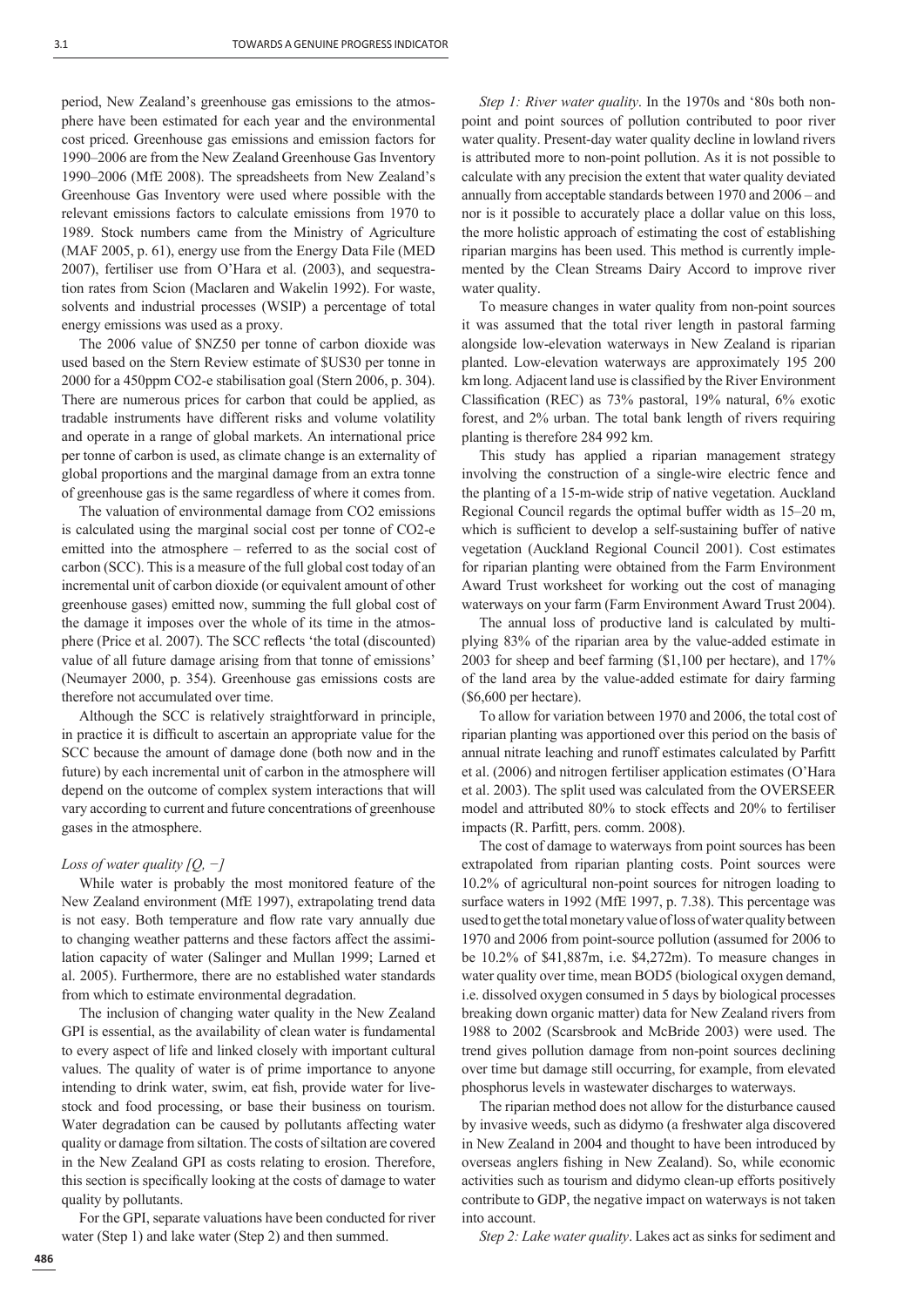nutrients and, as water is resident in lake basins for long periods, it is more vulnerable to the effects of human activities and developments in the lakes' catchments than rivers, which are constantly renewed by flows upstream (Spigel and Viner 1992). Of New Zealand's 700 or so shallow lakes, between 10% and 40% are eutrophic (MfE 1997). In these lakes the nutrient concentration is so high that dissolved oxygen levels are significantly reduced, and many fish and aquatic organisms cannot survive.

The publication 'Inventory of New Zealand lakes' (Livingston et al. 1986) classified lakes in New Zealand according to their trophic state. Although the study was not exhaustive, it captured most major lakes and many smaller lakes. Comparisons of data from the Livingston et al. (1986) study with data collated by Hamill (2006) indicate that lake water quality overall is in decline, especially in lakes in lowland areas. Lakes where water quality improved were mostly the near pristine Canterbury highcountry lakes (Hamill 2006, p. 6).

For Lake Taupo clean-up costs in 2003 have been estimated at \$72 million over a 10-year period, funded by rates in the Waikato Region, and a further \$83 million over a 15-year period from central government (Environment Waikato 2003). An estimated \$144.2 million is needed to clean up the four worst affected Rotorua lakes – Rotoiti, Rotorua, Rotoehu, and Okareka (Environment Bay of Plenty 2005). The total surface area of these lakes is 125 km<sup>2</sup> so the cost per square kilometre is approximately \$1.16 million.

Besides Lake Taupo and the Rotorua Lakes the total area of lakes in New Zealand requiring treatment has been estimated by summing the surface areas of the lakes classified as eutrophic or worse in Livingston et al. (1986). This gives a total surface area for lakes of 439 km<sup>2</sup>. Multiplying this total surface area by the average cost per square kilometre gives  $439.075 \text{ km}^2 \times $1.16 \text{m}$ = \$507.21m. The total estimated cost of improving lake water quality is therefore:  $$144.2m + $155m + $507.21m = $806.41m$ .

The total cost of \$806.41 million for lake water pollution was apportioned over the 1970 and 2006 period as per rivers.

#### *Ozone depletion [R, −]*

New Zealand emits small quantities of CFCs and is responsible for very little of the damage to the ozone layer. In 1986, before restrictions were introduced under the 'Montreal Protocol' New Zealand's total emissions of ozone-depleting gases (mostly CFCs) was 2100 tonnes, approximately 0.002% of global emissions (McCulloch et al. 1994). The Ozone Layer Protection Act 1996 introduced measures to reduce the use of ozone-depleting substances. The importation of CFCs is prohibited except for recycled CFCs and use relating to human health and safety. Hydrochlorofluorocarbons (a less damaging substitute for CFCs) are subject to controlled importation and will be phased out by 2015. However, there is still use of methyl bromide, which has ozone-depleting properties. This is controversial both for this effect and for the impact it has on human health.

The total cost of ozone depletion generated by economic activity in New Zealand is measured by the number of deaths from melanoma, proportioned by New Zealand's contribution to global ozone depletion.

To calculate the cost of ozone depletion the average number of deaths for each 5-year age cohort was calculated for 1954–1969, and this was treated as the base number of expected deaths. The number of years of life lost from melanoma death over and above this figure was attributed to ozone depletion. The 2002 average life expectancy figures (Statistics NZ 2004c) were used to calculate

the difference between expected and actual life years. As data on death by 5-year age cohort were only available to 2005, the 2006 figure was estimated as an average of the previous 5 years.

Putting a value on an individual's life is subjective, but regularly done. Land Transport New Zealand uses a value of statistical life of \$2.725 million (June 2004) on the basis of a Ministry of Transport study (1996). If this value is for a citizen of an average age of 35 with a life expectancy of a further 44 years, this gives an annual value of life of \$61,932 per annum in 2004.

While it is known that ozone depletion has an impact on the well-being of New Zealanders (death from melanoma cancer alone is valued here at more than \$200m in 2006), the causes are mostly generated offshore and the GPI only measures the impact of economic activity within a country. For the GPI, the cost of ozone depletion is measured by emissions generated by the New Zealand economy, which has been taken to be 0.002% of annual death from melanoma cancer costs.

## *Loss of non-renewable resources [S, −]*

The theoretical underpinning of the GPI is the need to maintain the asset base from which to generate a sustainable economic income. Natural resource depletion represents the consumption of income-generating capital and results in running down capital to boost current income. If a country depletes natural capital by extracting resources (or depletes renewable resources at a rate exceeding their natural regenerative capacity) and fails to reinvest enough of the proceeds to generate a long-term income stream, it cannot expect to sustain the same level of consumption in the future (Lawn 2007). As the global population grows, and societies become more materialistic, natural capital, rather than man-made capital, is rapidly becoming the scarce resource. Such depletion is encouraged by accounting systems that count the liquidation of natural capital wealth as income (Daly 1996).

The revenue from the sale of any asset should not be counted as income if the sale reduces the ability to generate income in the future. As stated by El Serafy (2002, p. 3): 'False levels of estimated income and inflated consumption cannot obviously be sustained since the very source of revenue diminishes with extraction.' Therefore, an adjustment needs to be made in the GPI to allow for the annual flow of depleted non-renewable assets.

Estimations of the value of non-renewable resources vary significantly, depending on whether a 'weak sustainability' or 'strong sustainability' approach is taken. The 'weak sustainability' approach assumes that investment in other forms of income-generating capital is an adequate substitute for the depletion of natural resources. Therefore, to sustain a given level of well-being and national income, an economy needs only ensure the total net investment rate in all forms of capital (man-made, human, non-renewable natural and renewable natural) is positive.

Advocates of 'strong sustainability' require 'the preservation of the physical stock of those forms of natural capital that are regarded as non-substitutable (so-called critical natural capital)' (Neumayer 2003, p. 25). Much of the debate over the valuation of non-renewable resources concerns what constitutes a permanent loss, that is, what is substitutable and what is nonsubstitutable. Some argue non-renewable energy resources are not readily substitutable (Anielski and Rowe 1999; Hamilton and Denniss 2000) and as technology runs on energy, with fossil fuels providing the main source of cheap energy, depletion is a significant cost to future generations.

Another viewpoint is that non-renewable resources are not 'resources' until a use is derived by technology, and as such they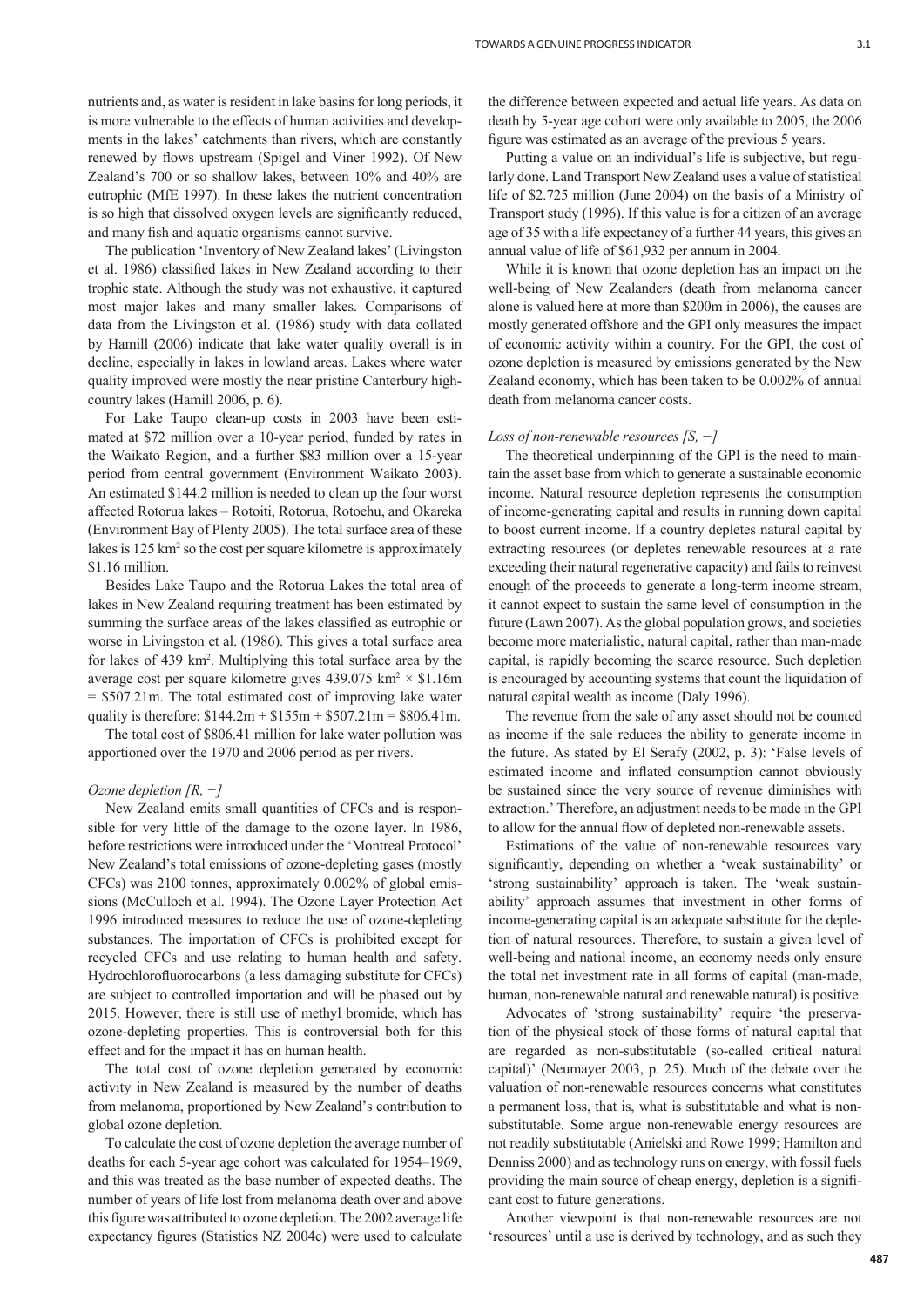should be treated as substitutable (Ray 1984 cited in Neumayer 2003). Resource extraction increases the well-being of a country, and if the income generated is used wisely and includes investment in future replacement income-generating capital sources, this is positive. Non-renewable resources represent a long-term asset; however, if they are never extracted, they represent an unrealised asset, and do not contribute to well-being.

In New Zealand there are large remaining reserves of nonmetallic minerals, so for the GPI calculations it is assumed present consumption levels will not significantly impact on future resource requirements. Only four non-renewable resources – gold, silver, oil and gas – are extracted at such a rate that known reserves will be depleted at some point. For these four resources, revenues generated contain a large component of depreciation of the natural resource stock, which needs to be accounted for in the GPI. This has been done using the El Serafy (2002) economic 'user cost' method, the most widely recognised method for valuing non-renewable resources. An interest rate of 2% was used, as a low interest rate approximates the anticipated regeneration rate of the renewable resource to be cultivated to replace the depleted non-renewable resource (Lawn 2006). This satisfies the strong sustainability condition, namely constant natural capital. The proportion of revenue from extraction that needs to be put aside to generate a permanent income stream once the resource is depleted was calculated for each year for the four resources, then summed and adjusted for inflation.

This method adjusts for depreciation of the natural capital stock but does not make an allowance for environmental damage from extraction.

#### *Noise pollution [T, −]*

Noise pollution refers to unwanted or offensive sounds coming from a variety of sources: industry, activities such as lawn mowing, recreational events, people communicating, animals, etc. It is both a health and an environmental issue. While the extent of sustained loud noise is controlled in New Zealand with district or city planning controls, increased urban living has resulted in an increase in the area and length of time people are exposed to noise on a daily basis. One of the main sources of noise that unreasonably intrudes into our daily activities is traffic noise, especially from heavy vehicles (Hamilton and Denniss 2000).

A survey on the quality of life in New Zealand's 12 largest cities found 26% stated that noise was an issue. While property values can be affected if noise levels are extreme, for most people noise is an uncompensated cost. In New Zealand noise is present even in small urban settlements, where ribbon development is common, with road and rail networks in close proximity to houses.

As no data are available to calculate absolute noise levels or change in intensity, vehicle kilometres travelled (VKT) in New Zealand has been used as a proxy. Given that most people in New Zealand live in urban areas and that car ownership levels are high, a significant proportion of the population experience noise associ-ated with traffic. In large urban areas, high-density development and urban spread (which increases car dependency) mean people live close to traffic noise (Statistics NZ 1999d). The largest contributor to increased kilometres travelled by vehicles is the car; however, kilometres travelled by light and heavy commercial vehicles have also increased (Statistics NZ 2002b). While engine and road noise from motor vehicles would have decreased with improved technology between 1970 and 2005, the number of cars on the road has risen significantly. Vehicles may have become quieter but more densely populated urban areas expose more people to noise over longer periods.

To calculate the GPI for New Zealand, this study used VKT and noise cost dollar estimates from the Land Transport Pricing Study (Ministry of Transport 1996, p. 31). That study researched environmental externalities associated with motor vehicle use, estimating the total annual social cost of noise pollution from vehicles in 1995 at between \$230 million and \$2,650 million with the best estimate being \$290 million per annum (Ministry of Transport 1996, p. 38). The total social cost is defined as private costs plus externalities. According to the research, the \$290 million for 1995 was derived from a pilot study of road traffic exposure in an Auckland suburb with a range of road networks. A marginal damage function for noise was estimated and then combined with residential property values to generate estimates of the total social cost ranging from \$1,480 million to \$17,000 million, with a best estimate of \$1,850 million. This cost was then annualised using a discount rate of 6.4%. The distribution of traffic noise costs was calculated over 15 urban centres, with a strong weighting (65%) given to Wellington, Christchurch and Auckland (Ministry of Transport 1996, p. 25–39).

For the New Zealand GPI, the 1995 best estimate figure of \$290 million has been used to calculate a cost of noise pollution from vehicles per kilometre travelled of 1.2 cents/km. Variation in the volume of noise each year has been allowed for by multiplying the cost of noise per kilometre travelled in 2006 dollars by the estimated number of kilometres travelled annually.

## **RESULTS**

## *Socio-economic measures*

The time frame for our analysis (1970–2006) was a period during which the New Zealand socio-economic system underwent huge economic reform and experienced significant structural changes. Any interpretation of socio-economic performance must therefore be understood against this historical backdrop. To this end, throughout this analysis we refer to three distinct periods. First is the *pre-reform* period of 1970–1984. These years were characterised by strong protection of local industries, tight monetary controls (i.e. wage/price freeze), government investment in 'Think Big' projects and closer economic relations (CER) with Australia. A group of interrelated economic crises also marked this period, comprising two serious energy supply shocks (the oil crises), rising inflation, reductions in commodity trade with the UK and increasing unemployment. Second is the *reform* period (1984–1994), commencing with the election of the fourth Labour Government and followed by a decade of dramatic reform. Very broadly, the reforms were aimed at opening the way for the elaboration of 'market forces' and a retreat of the state from the supportive and regulatory role that had been characteristic of preceding years (Briton et al. 1992). These reforms carried on into the mid-1990s, and included such changes as the restructuring and sale of State Owned Enterprises, deregulation of financial markets, curbing of government expenditure and the introduction of more open international trade conditions. Third is the *post-reform* period of 1995–2006. In this period New Zealand's economic performance became highly connected with performance in other nations, with increasing globalisation being the norm. Major events included the Asian crises of 1998 and the 2001 US terrorist attacks.

The weighted personal consumption category is the starting point for calculating the GPI and is the logical place to begin this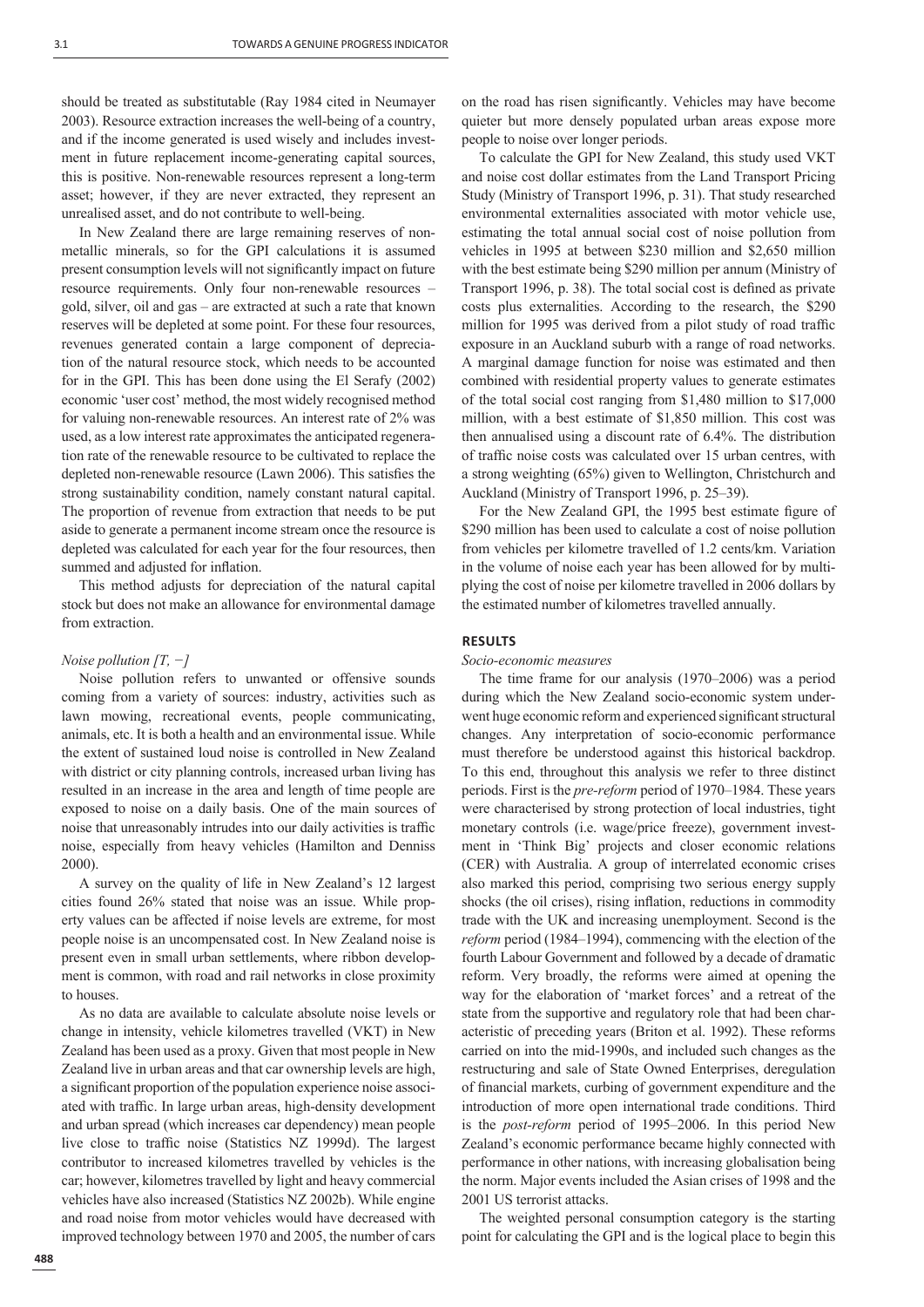results summary. Income inequality was lowest during the *prereform* period, weighted personal consumption was relatively static. A small peak in both total (\$47.9 billion) and per capita (\$15,800) and weighted personal consumption occurred in 1973 that, at least in per capita terms, was not reached again throughout the pre-reform period. Total weighted personal consumption remained relatively stable during the first part of the *reform* period also, fluctuating around \$49.0 billion. Coinciding with the highest levels of unemployment, weighted personal consumption then slumped to a low in 1991 of \$45.9 billion, or \$13,100 per capita. During the reform period income inequality increased substantially with, for example, the proportion of household income going to the top quintile of households increasing from 40% in 1984 to 44% by 1994 (OECD 2008). This highlights the uneven impacts on society of the economic reforms and structural changes throughout this period. While steady losses of jobs in manufacturing, and to a lesser extent in primary sectors, meant a marked deterioration in the labour market position for many of the lower skilled 'working class', the movement towards a more 'service economy' also led to some better opportunities for persons working in corporate, financial and producer services. During the *post-reform* period, the level of personal consumption grew faster than in previous years, influenced generally by declining levels of unemployment, strong business confidence both at home and abroad, and an increasing import trade in consumer goods – particularly low cost apparel and footwear from China (Ministry of Commerce and Ministry of Foreign Affairs and Trade 2004). Even when adjusted for greater income inequality, per capita consumption is calculated to have increased from around \$14,200 in 1994 to \$17,000 in 2005.

A number of distinct trends are evident in the public sector components of the GPI. For the majority of the *pre-reform* period, public expenditure increased at a significantly higher rate than both population and GDP growth, such that by the early 1980s, public expenditure for non-defensive purposes alone is estimated to have equated to 8.4% of GDP. Non-market services from public capital are estimated to have grown at an annual average rate of 4.9%, from about \$6.0 billion in 1970 to \$11.6 billion in 1984. Attempts to curb growth in public expenditure became evident by the end of the period, with, for example, government departments ordered to prune 3% from their annual budgets in 1982 (Statistics New Zealand (NZ) 1988). Then, during the *reform* period, numerous measures were put in place to further curb government expenditure (e.g. increasing tertiary student fees and prescription charges, restructuring of public housing and health funding). Although non-defensive public expenditure continued to rise, it was at a significantly lower rate of 1.4% per annum. Non-market services from public capital, however, fell drastically during the reform period, by around \$3.1 billion or 27% in total over the 10 years. From the mid-1990s onwards, a more buoyant economy entailing greater public revenues enabled the rate of growth in non-defensive public consumption to accelerate, reaching around 3% per annum. Among the most noticeable increases in funding occurred with regards to the education sector (Ministry of Education 2007) and the provision of cultural services (Statistics NZ 2000a).

During our study period the labour market components of the GPI (i.e. cost of unemployment, cost of underemployment and cost of overwork) exhibited some of the most significant changes of all the socio-economic components considered. For the majority of the *pre-reform* period, the number of unemployed and, by corollary, the costs of unemployment remained very

low. Over this period the costs of underemployment and overwork also remained consistently low, both in absolute and per capita terms. However, by the end of the pre-reform period, the deepening economic crises had become evident, and the costs of unemployment are estimated to have increased more than threefold over the years 1980–1984. To some extent this also reflected changes in cultural arrangements and significant increases in the number of women seeking employment (Chapple 1986). The number of unemployed continued to rise sharply during the *reform* period and a reached a peak in 1992, when the official number of unemployed was recorded as over 176 000 (Statistics NZ 2004b). There is little doubt that in the years immediately following there was a substantial recovery by the New Zealand economy and unemployment levels dropped. Assisted by the structural reforms, financial assets were reallocated into industries with greater competitive advantage. This, in turn, provided New Zealand with a more liberalised and competitive economy from a global perspective. Although two 'spikes' in unemployment numbers occurred in association with the 1998 Asian economic crises and the 2001 terrorist attacks, unemployment numbers continued a general decline in the *post-reform* period. By 2003 the official unemployment rate had fallen to below  $5\%$  – similar to that achieved in the pre-reform period.

Interestingly, the trends observed for the costs-of-overwork component are quite different from those observed for unemployment and underemployment. While the costs of the latter fell sharply in later years of the reform period, the estimated costs of overwork accelerated, and then remained consistently high throughout the post-reform period. This trend occurred in the context of strong growth in part-time employment positions, declining working conditions and rates of pay in depressed sectors, and a rise in multiple job holders. Additionally, the introduction of Sunday trading produced more available working hours in a week. At the same time there was strong growth in service sector employment, with associated skill shortages in areas such as information technology, telecommunications and finance. Some commentators also attribute the trend in increasing working hours to the flow-on effect of a cultural change towards increasing materialism and consumerism (e.g. Hamilton and Denniss 2000).

It is not surprising to find that the costs-of-crime component of the GPI shows a strong correlation with the costs of unemployment, thus reinforcing that crime is a symptom of turbulent social and economic conditions. Also of no surprise, the GPI components for household and community work, private defensive expenditure on health, and costs of commuting show a general pattern of increase over the entire study period, largely reflecting the overall growth in the population and economy. Of these components the value of household and community work is the most erratic, which largely reflects some quite big fluctuations in the real wage rate, and thus the value assigned to these activities.

With respect to the costs of commuting, it is noteworthy that during the latter years of the reform period the estimated indirect costs (i.e. time spent commuting) overtook the estimated direct costs. In 1994, for example, it is estimated costs attributed to loss of time made up 53% of the total estimated costs for that year, compared with a 47% share in 1985. Particularly important influences were the privatisation of public transport, dismantling of the import licensing regime for motor vehicles, and tariff reductions (NZIER 1998). As a result the real price of motor vehicles fell significantly over the study period, coupled with dramatic increases in the number of imported motor vehicles, particularly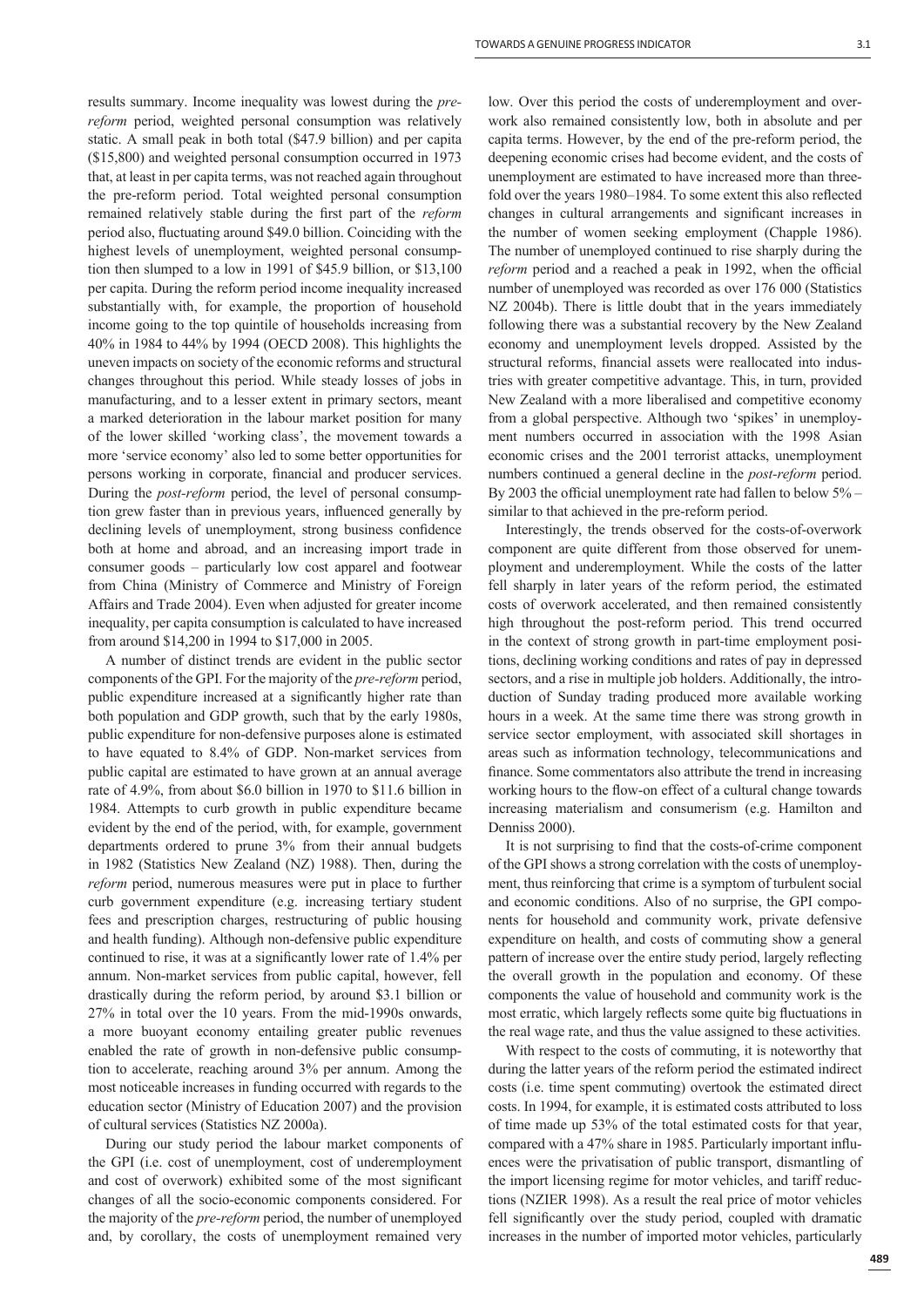second-hand vehicles – effectively putting more cars on the roads and increasing congestion.

## *Environmental measures*

This section provides a conservative monetary estimate of the cost of environmental damage and depreciation over our study period. New Zealand experienced significant population, income and material growth between 1970 and 2006, as outlined above for the socio-economic sector. As a result drawdown of the nation's natural capital has occurred to deliver the goods and services we consume and to assimilate the waste we generate with our modern-day life styles.

The foundation for the calculations in the environmental categories is the concept of 'sustainability' (though the GPI is not a measure of sustainability; GPI data show the extent to which national well-being is sustained from year to year, not whether it can be sustained in the long term). From a GPI perspective the economy is a subsystem of the natural environment, therefore the *scale* at which the economy operates is important. Ethical considerations come into play in terms of the rights of future generations and present society (*distribution*) as well as providing for the survival of other species that inhabit the earth. All sources of capital, be it man-made, natural, human or social, are subject to depreciation. The GPI treats natural capital as an asset and advocates we should live off the interest or service rendered by the asset without depleting the capital. Therefore, the consumption of capital needs to be *allocated* with care and compensated for by new investment to ensure a continued flow of services into the future.

The environmental categories covered for New Zealand are those considered most significant when constructing a GPI (Jackson and Stymne 1996; Stockhammer et al. 1997; Guenno and Tiezzi 1998; Anielski and Rowe 1999; Hamilton and Denniss 2000; Venetoulis and Cobb 2004; Lawn and Clarke 2006; Talberth et al. 2007). At the outset it should be pointed out there are well-founded arguments against the monetisation of natural capital. These include, among others: (1) monetisation promotes the trading of ecosystems goods and services in the marketplace, which is not appropriate as they are too important to be privatised and allocated to the highest bidder; (2) monetary values cannot anticipate the point at which natural capital crosses an irreversible threshold into an altered state whereby it is no longer able to maintain the same provision of goods and services; (3) human and other species are totally reliant for survival on natural capital, therefore it is priceless. The GPI promotes an alternative viewpoint that ball-park dollar amounts can give an appreciation of the scale of the contribution made by natural capital in a language that can be readily understood. Such information is necessary as 'Ecosystem management decisions inevitably involve trade-offs across services and between time periods, and weighing those trade-offs requires valuation of some form' (Farber et al. 2006, p. 118). Global population growth and greater individual material demand mean the environment is under increasingly greater pressure and therefore we need a way to include natural capital in the decision criteria. We cannot avoid the valuation issue because when we are forced to make choices, we are doing valuation (Costanza and Folke 1997, p. 50). When making decisions people need to be well informed about relevant ecological and human well-being factors; estimated monetary values can contribute to the knowledge base. Kahneman et al. (2008) have shown in their research the 'endowment effect': people put more importance on retaining what they currently have than potential future

gains. Without some understanding of the level of contribution the natural environment makes to their welfare, people have no basis for making decisions to avoid loss.

To estimate the extent to which natural capital as an asset has been depleted over our 1970–2006 study period differing quantification techniques have been used. To assign a monetary value to damage and restoration costs for non-market environmental goods and ecosystem services the concepts of both 'defensive expenditure outlay' and 'required but not spent defensive expenditure outlay' have been used. Restoration costs for fixing a mess or preventing further deterioration is classified as 'defensive expenditure' as it does not directly improve net well-being. The definition the GPI study used for defensive expenditure is: 'involuntary expenditure undertaken by the government and individual citizens to eliminate, mitigate and neutralise, unwanted damages and deterioration'43. Such expenditure is to compensate for unwanted side effects of production rather than natural phenomena (Daly and Cobb 1989).

'Preventative expenditure' – which is money spent to eliminate, mitigate or reduce environmental externalities – is not considered to be defensive expenditure. Rather, preventative expenditure is considered to internalise the true cost of economic production. For example, money spent on dairy-shed effluent ponds and sewage treatment plants to stop water degradation is 'preventative' in nature not 'defensive'. Likewise, employing ecologists and landscape planners to identify landscape and ecological values to ensure environmental effects are avoided with a new development is preventative. When such measures are inadequate, defensive expenditure (money spent involuntarily by the government or citizens to overcome an unwanted side effect of production) is then required to rectify environmental damage (such as work to improve water quality in eutrophic lakes).

In our study 10 environmental components of 'genuine progress' were assessed. For each of the environmental categories the changes in flow of goods and services from the environment to the economy are estimated and monetised. The general trends for each category are as follows:

*Loss and damage to terrestrial ecosystems* shows an increase over time, with pest and weed damage the biggest contributor. For pests and weeds no data were available for 1970–1990, so costs were assumed constant as per the 1991 value after this period costs have increased. The rate of indigenous forest loss decreased over the study period due to the Forest Act 1949, which prohibited clear-cutting areas larger than half a hectare, the New Zealand Forest Accord of 1991 and the indigenous forestry provisions of the Forests Act in 1993, which shifted the focus to sustainable resource use and management. Annual losses are small, but as they are cumulative the total environmental cost increases over time

*Loss of wetlands* is high in 1970 (at an estimated 6800 ha p.a.) and decreases annually to level off in 2004. After 2004, wetland reinstatement is assumed to balance drainage. The vast majority of New Zealand wetlands have been drained or modified for coastal land reclamation, farmland, flood control, road construction and the creation of hydro-electricity reservoirs. Most of the loss of wetlands occurred between 1920 and 1980, but loss was still occurring up to 1997 (MfE 1997 p.7.37). Wetland conversion was encouraged by the government with the Rural Banking and Finance Corporation funding Improvement Loans, Livestock Incentive Schemes and Land Encouragement Loans (National Water and Soil Conservation Organisation, 1983). The end of government subsidies for flood control and drainage schemes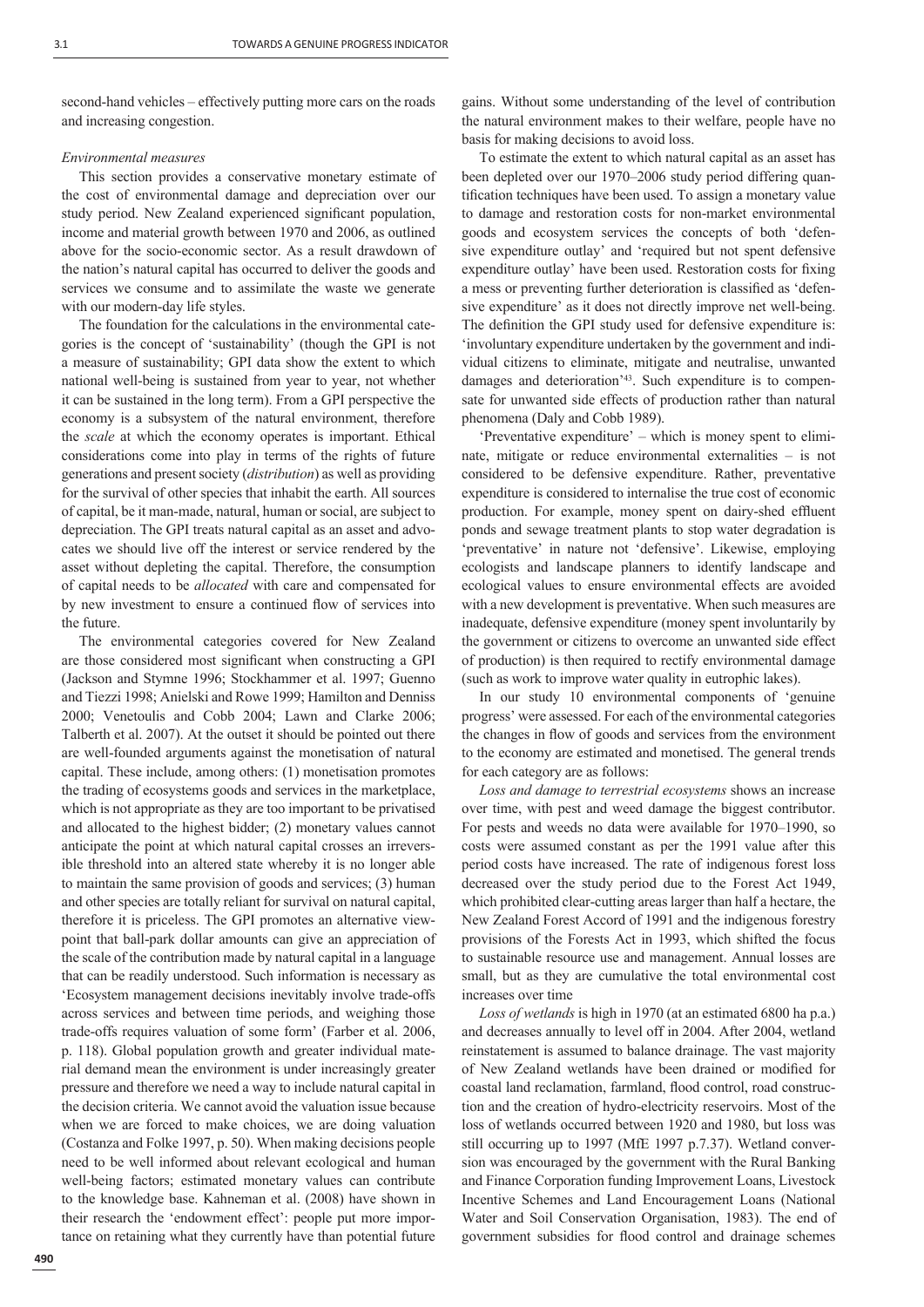in the mid-1980s stopped wholesale drainage and infilling. However, even during the 1990s, conversions were taking place that were associated with dairying and urbanisation. As the loss of ecosystem services from wetlands is permanent once they have been drained, the hectares lost are treated as cumulative over time. Over our study period a total of 120 800 hectares of wetland were lost.

*Loss of soils* is an important category for New Zealand as the ecosystem services provided by soils are the basis of the country's economy. The cost of losing farmland to urban land use increased exponentially between 1970 (\$22m) and 2006 (\$824m). As cities in New Zealand have expanded they have taken a disproportionate amount of the elite soils (Ward et al, 1996). Between 1978 and 1985, Supplementary Minimum Prices and land clearance subsidies paid to farmers encouraged the clearance of marginal hill-country land for agricultural production. Much of this land has subsequently been subject to severe erosion. The cost of erosion, which is the biggest component of soil loss, increased from \$100 million in 1970 to \$3,700 million in 2006 as loss is treated as cumulative.

*Air pollution* costs fluctuated up and down over the study period, around the \$300 million per annum mark. Values were highest in early 1990 when the  $PM_{10}$  readings were the highest. It should be noted that data availability and measurement consistency are issues for this category.

*Land degradation* costs, using landfill and contaminated sites as a proxy, fluctuated (between \$300m and \$420m per annum) over the study period. The annual cost of contaminated sites reduced as tighter regulations were imposed under the RMA  $(1991)$ . Landfill costs peaked in the 1990s when volumes were high. Since then higher charges have resulted in a levelling off and more recycling.

*Climate change* costs were highest in the mid1970s due to the lack of sequestration benefits in this period from land-use, land use change and forestry. New forest plantings increased during the 1970s when a combination of tax breaks and export incentives encouraged plantings. However, at the same time removals were large due to increases in rough-sawn timber and demand from the pulp and paper industry as a result of government incentives such as the Export Manufacturing Investment Allowance. During the 1980s sequestration increased and energy emissions were relatively low. From 1988 onwards emissions have increased due to population and economic growth.

*Loss of water quality* is a serious issue for New Zealand. Again lack of data has been a problem and a more rigorous method of estimation needs to be found. Water quality loss increased over time, in the main due to the method of apportioning costs based on nitrogen leaching and fertiliser use, both of these increased from the 1990s as a result of agricultural intensification.

*Ozone depletion* costs for New Zealand in the GPI are lower than actual due to boundary definition requirements. Data relate to the impact of domestic economic activity on well-being rather than global impacts. Ozone depletion costs are small but they increase from the 1970s onwards to reflect the trend of increased death from melanoma.

*Loss of non-renewable resources* starts at 1976, as data were not available before this. The trend is upwards over time but fluctuates with international prices, which impact on extraction profitability and, therefore, the 'user cost' component.

*Noise pollution* costs have been calculated using data for vehicle kilometres travelled, which have increased linearly from 1970 onward for the reasons outlined in the socio-economic results section.

#### **DISCUSSION**

The following discussion gives a brief overview of some of the theoretical, methodological and empirical issues that impact on the construction of a GPI for New Zealand.

## *Selection of components for inclusion*

Unlike in the calculation of, say, GDP, there are currently no international standards specifying the method by which a GPI is to be calculated. This means that the types of socio-economic/ environmental benefits or costs included in any particular GPI calculation are to a large degree left to the discretion of the persons undertaking the study. This somewhat arbitrary nature of the GPI is perhaps its most fundamental theoretical issue. For example, studies in other countries have included additional socio-economic components, such as the cost of gambling. The GPI could also include issues such as the cost of alcoholism, drug abuse, child abuse, money laundering and fraud, etc., as separate categories from the cost of crime. It can be noted further that the comparison of GPIs between countries is complicated by variances in social problems experienced, and also variances over time. For example, Internet crime was unheard of before the 1990s. Further debate about appropriate components to include in the New Zealand GPI will be beneficial. Moreover, a key focus of this debate should be on what New Zealanders conceive are key determinants of their welfare.

## *Defi nition of system boundaries*

System boundaries create further complications in the calculation of a GPI, as some issues (e.g. Internet crime and fraud) may be experienced by a victim in New Zealand, yet be committed by a person based overseas. The system boundary issue is perhaps the most problematic for the calculation of the environmental components of the GPI. For example, New Zealand does not produce or consume a high volume of ozone-depleting substances, but as a nation we are more exposed to the impact of damage to the ozone layer than most other countries. Similar arguments can be made concerning the potential consequences of climate change, where the impacts of burning fossil fuels in other nations may have a profound impact on our climate.

#### *Defi nition of defensive expenditures*

Another factor that could have an important impact on the New Zealand GPI valuation is the definition given to 'defensive expenditures'. Commentators, such as Hamilton and Denniss  $(2000)$ , note that the definition of what constitutes a defensive expenditure, or the degree to which an activity is considered defensive, is largely an arbitrary decision. Often, for example, only anecdotal or ad hoc information exists for setting the degree to which a component is defensive. Moreover, in those cases where anecdotal or ad hoc information does not exist, the analyst implementing the component is left to make a judgement or assumption.

#### *Monetary valuation of non-market externalities*

Assigning a monetary value to many social and environmental goods and services is often problematic. Frequently, as is the case in this study, value is dependent on implied or imputed benefits/costs. The benefits derived from ecosystem services such as climate regulation, for example, cannot be adequately captured in economic markets due to the intangible nature of the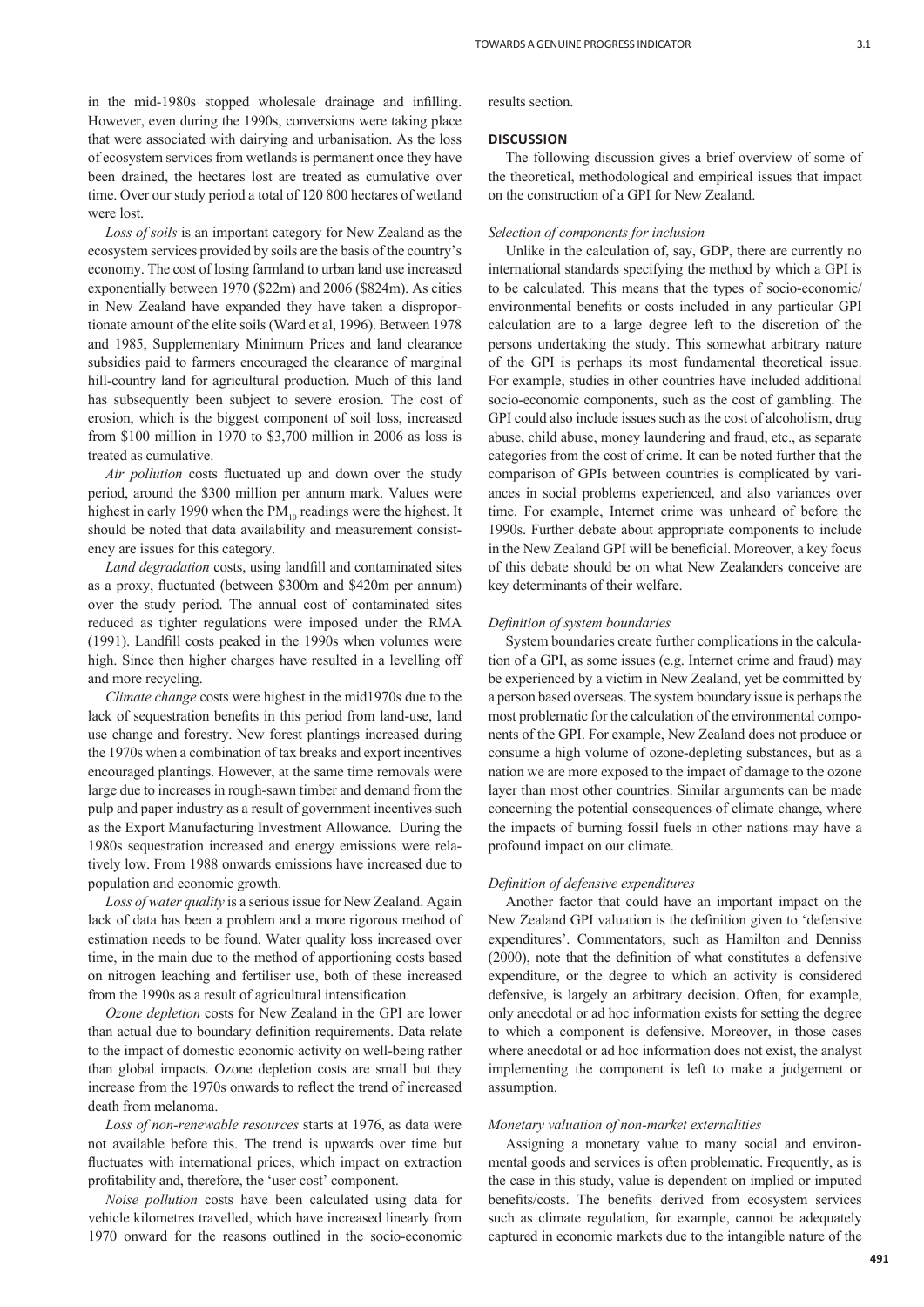services provided. In this case, economists typically rely on nonmarket valuation techniques such as willingness-to-pay, hedonic pricing, and travel cost methods. Unfortunately, there are many well-known limitations associated with the application of these methods (e.g. see Khan (1995) for further details). It is also worth noting many commentators argue that it is inappropriate to place economic values on social and environmental goods and services that are 'invaluable'. It is, however, the opinion of the authors that without valuations many of the components included in this study would remain unaccounted for, or at least undervalued, in New Zealand.

## *Selection of an appropriate base year*

The selection of an appropriate base year from which to conduct the valuation is critical in determining the quantum of several GPI components. The valuation of components such as the loss and damage to terrestrial ecosystems and loss of soils rely on accurately determining the point in time when the marginal benefits gained from depleting (or drawing down) an environmental good/service become less than the marginal costs incurred as a result of the loss of that resource. This is a task fraught with difficulties such as lag effects, cumulative effects, and compounding data paucity.

## *Partial or incomplete valuation of components*

Assumptions made in estimating the GPI are open to debate (Neumayer 2000; Lawn 2003). The cost of unemployment and underemployment, for example, is determined using an average wage rate per hour. This is likely to be an overestimate as a vast majority of the unemployed, and underemployed, are unskilled. Incomplete valuation, such as the omission of the psychological costs associated with unemployment, means components are only partially, rather than fully, accounted for. While full cost accounting of all sub-components of a component is not possible, it is important that all major sub-components are evaluated. The key barriers to full cost accounting are difficulties associated with measurement and insufficient data (see below).

#### *Lack of standardised valuation methodologies*

The comparability of different GPI studies is often limited because, as described above, no international standardised valuation method currently exists. This means that in calculating a GPI, the researcher must decide both which items will be incorporated in the index and which valuation methods are best to employ. These decisions are typically made on the basis of data availability. It should, however, be noted that effort are currently underway to standardise core components of the GPI across nations – refer, for example, to Lawn and Clarke (2008).

#### *Paucity of data*

The paucity of data is a significant obstacle to rigorous GPI calculations. It is recommended that a database of information sources pertaining to each socio-economic and environmental component be created. This database would record not only bottom-up primary data for improving the construction of the GPI, but, importantly, also information on the causal mechanisms responsible for change in components. This of course would take time, like the System of National Accounts from which the GDP indicator is extracted developed over a period of 70+ years, with definitions and accounting procedures evolving along the way. Under ideal circumstances, information for development of component accounts would be based on regularly collected

data. Furthermore, the development of regional GPIs would be a nationwide exercise supported by statistical data sources from Statistics NZ.

#### *Data accuracy and certainty*

To help interpret the accuracy of the findings, standard statistical errors could be added where possible to component valuations, with a sensitivity analysis undertaken to allow for feasible ranges of values. Alternatively, a Monte Carlo analysis could be undertaken to provide certainty bounds for component valuations and for the overall aggregate indicator.

#### **CONCLUDING REMARKS**

While putting dollar values on socio-economic and environmental contributions to well-being is problematic, and deciding what should be included or excluded is subjective, a measure such as the GPI brings us closer to providing a realistic picture of how we are progressing than using GDP as a proxy.

No handbook, as exists for the SNA, has been established for constructing a GPI and there are still theoretical, methodological and empirical issues to be resolved. Despite these limitations it is argued that while GPI-type measures may lack the precision of GDP in that extensive statistical systems and conventions have not been established, it is a more reliable measure as it does not arbitrarily place a zero value on factors essential for longterm well-being. The GPI, despite its shortcomings, is preferred because to '… use the GDP as a measure of progress is to assume that families and communities and the natural habitat add nothing to economic well-being, so that the nation can safely ignore their contributions, and, in fact, their destruction can be regarded as economic gain' (Cobb et al. 1995, p. 8).

#### **ACKNOWLEDGEMENTS**

This work is the culmination of the efforts of many people. The authors would in particular like to acknowledge the contribution of Professor Murray Patterson (Massey University), Yanjiao (Jenna) Zhang (Market Economics), Nicola Smith (Market Economics), Robbie Andrew (Landcare Research), Lisa Hooker (Massey University MRP student), Gemma Moleta (Massey University BRP student). The authors acknowledge the New Zealand Foundation of Research, Science and Technology for funding (MAUX0306) the initial development of this work.

#### **REFERENCES**

- Anielski, M., 2001. The Alberta GPI Blueprint. The Genuine Progress Indicator (GPI). Sustainable Well-Being Accounting System, in: Institute, T.P. (Ed.). The Pembina Institute, Edmonton, p. 126.
- Anielski M, Rowe J 1999. The Genuine Progress Indicator 1998 update. San Francisco, Redefining Progress. 61 p. http://rprogress.org/publications/1999/gpi1998\_data.pdf
- Auckland Regional Council 2001. Riparian zone management (ISSN 1175 205X). Auckland, Auckland Regional Council.
- Auckland Regional Council 2006. Auckland air emissions inventory 2004. Auckland, Auckland Regional Council.
- Black J 2002. A dictionary of economics, 2nd revised edn. Oxford Paperback Reference.
- Brekke K, Howarth R 2002. Status, growth, and the environment: goods as symbols in applied welfare economics. Cheltenham, UK, Edward Elgar.
- Briton S, Le Heron R and Pawson E eds 1992. Changing places in New Zealand: A geography of restructuring. Christchurch, New Zealand Geographical Society.
- Career Services 2006. Overworked New Zealand a matter of choice? Career Edge, the Magazine for the Careers Industry, 15 (February): 6–8.
- Centre for Advanced Engineering 2005. Landfill full cost accounting guide for New Zealand. Information Bulletin 34: 8.
- Chapple S 1986. Full employment: Whence it came and where it went. Research Monograph 66. Wellington, NZIER.
- Chapple S 1997. Do minimum wages have an adverse impact on employment?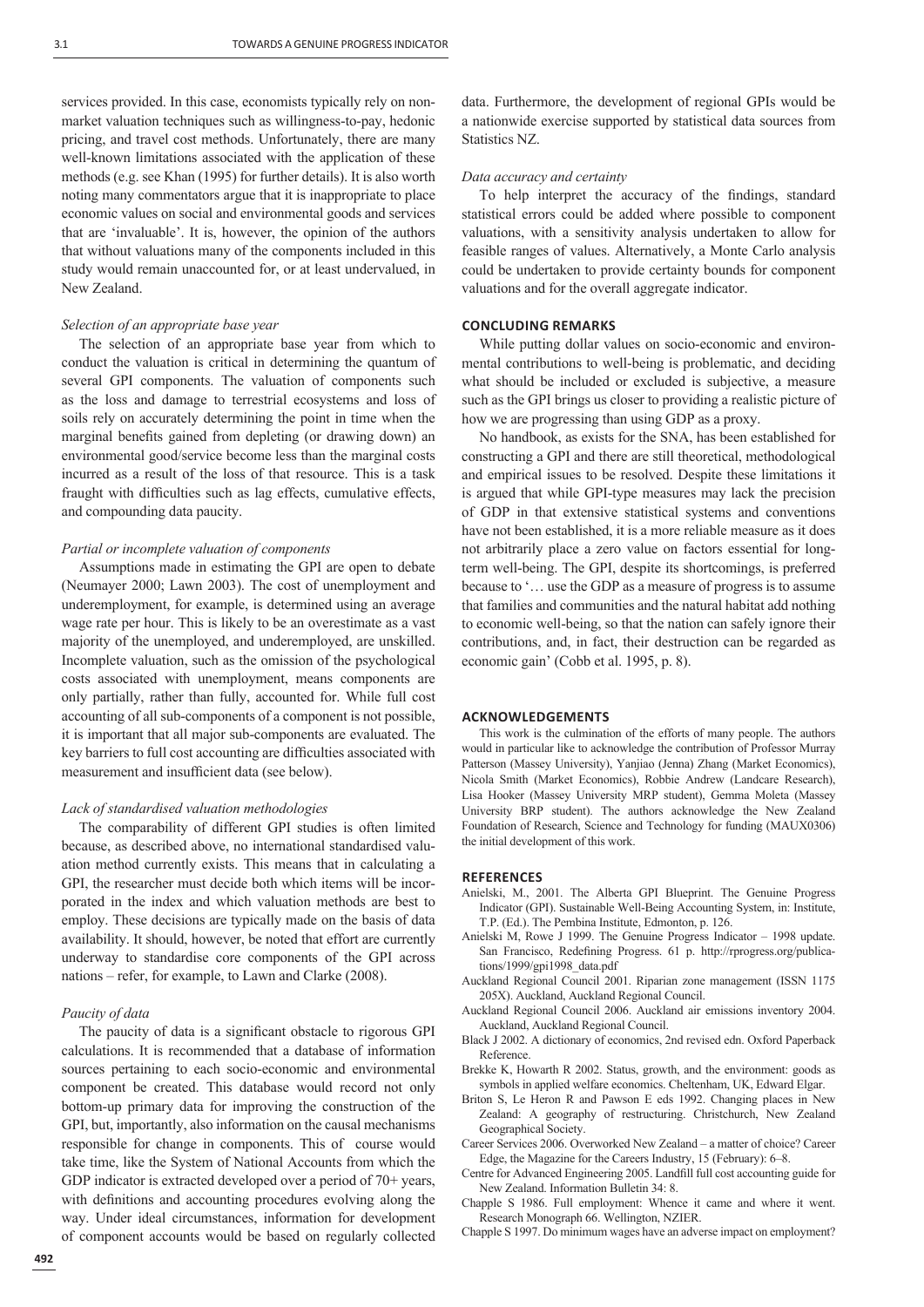Evidence from New Zealand. Labour Market Bulletin 2: 25–50.

- Cobb et al. 1995. Cobb, C., Halstead, T., Rowe, J., 1995. The genuine progress indicator: summary of data and methodology. Redefining Progress, San Francisco.
- Costanza R, Folke C 1997. Valuing ecosystem services with efficiency, fairness, and sustainability as goals. In Daily G ed. Nature's services. societal dependence on natural ecosystems. Washington, DC, Island Press.
- Costanza R, d'Arge R, deGroot R, Farber S, Grasso M, Hannon B, van den Belt M 1997. The value of the world's ecosystem services and natural capital. Nature 387(6630): 253–260.
- Daly H 2005. Economics in a Full World. Scientific American 293, 100-107.
- Daly H, Cobb J 1989. For the common good: redirecting the economy toward community, the environment and a sustainable future. Boston, Beacon Press.
- Daly HE 1996. Beyond growth. Boston, Beacon Press.
- Davidmann M 1996. Exporting and importing of employment and unemployment. Oakland, CA, Community Economics.
- Department of Labour 2008. Working long hours in New Zealand: a profile of long hours workers using data from the 2006 Census. Wellington, Department of Labour.
- DOC & MfE 1998. Restoring the dawn chorus. Wellington, Department of Conservation and Ministry for the Environment.
- Dodds C, Colman R 2001. Income distribution in Nova Scotia, Executive Summary. Canada, Genuine Progress Index for Atlantic Canada.
- Dravitzki V, Lester T 2006. Economics drove our first sustainable urban transport system and the unsustainable one that followed. Lower Hutt, Opus International Consultants.
- Dymond J, Betts H, Schierlitz CS 2010. An erosion model for evaluating landuse scenarios in New Zealand. Environmental Modelling and Software 25: 289–298.
- Easterlin 2003. Explaining happiness. Proceedings of the National Academy of Sciences 100, 11176–11183.
- Easton B 1996. Income distribution. A study of economic reform: The case of New Zealand. North Holland Books. Pp. 101–138. http://www.eastonbh. ac.nz.
- El Serafy S 2002. The 'El Serafy' method for estimating income from extraction and its importance for economic analysis. A Synoptic Paper. Retrieved from http://www.ngps.nt.ca/registryDetail\_e.asp?CategoryID=169
- Environment Bay of Plenty 2005. Govt help needed to fund \$170m Rotorua lakes costs. http://www.scoop.co.nz/stories/PO0506/S00226/govt-helpneeded-to-fund-170m-rotorua-lakes-costs.htm (accessed 22 May 2007). Environment Bay of Plenty media release, June 2005.
- Environment Waikato 2002. Regional Pest Management Strategy 2002–2007. Hamilton, Environment Waikato. http://www.ew.govt.nz/policyandplans/ rpmsintro/rpms2002/index.asp
- Environment Waikato 2003. Protecting Lake Taupo A long term strategic partnership. Hamilton. http://www.ew.govt.nz/policyandplans/taupo/ documents/index3.pdf
- Envision New Zealand 2003. Resourceful communities. a guide to resource recovery centres in New Zealand. A report funded by the Ministry for Economic Development. http://www.zerowaste.co.nz/assets/Reports/ ResourcefulCommunities-lowres.pdf
- European Commission et al. 2007. The European Commission, European Parliament, Club of Rome, OECD, WWF, 2007. Beyond GDP: measuring progress, true wealth and the well-being of nations.
- Farber S, Costanza R, Childers DL, Erickson J, Gross K, Grove M, Wilson M 2006. Linking ecology and economics for ecosystem management. BioScience 56: 117–129.
- Farm Environment Award Trust 2004. Work out the cost of managing waterways on your farm. http://www.ew.govt.nz/enviroinfo/water/documents/ fea1.pdf
- Fisher G, Kjellstrom T, Kingham S, Hales S, Shrestha R, Sturman A, Durand M 2007. Health and air pollution in New Zealand. Wellington, Health Research Council of New Zealand, Ministry for the Environment, Ministry of Transport.
- Fisher GW, Rolfe KA, Kjellstrom T, Woodward A, Hales S, Sturman AP, King D 2002. Health effects due to motor vehicle air pollution in New Zealand. Report to Ministry of Transport.
- Galbraith JK 1999. Frank M. Engle Lecture in Economic Security, American College, Bryn Mawr, May, 1999. Reviewed in IMF Survey, 2 August 1999.
- Guenno G, Tiezzi S 1998. The Index of Sustainable Economic Welfare (ISEW) for Italy. Siena, University of Siena, Department of Economics.
- Hackwell K, Bertram G 1999. Pests and weeds: a blueprint for Action. Wellington, New Zealand Conservation Authority.
- Hales S, Town G, Kejellstrom T, Woodward A 1999. Daily mortality in relation to weather and air pollution in Christchurch, New Zealand. Australian and New Zealand Journal of Public Health 24(1).
- Hamill K 2006. Snapshot of lake water quality in New Zealand (ME 776). Wellington, Opus International Consultants report for the Ministry for the Environment.
- Hamilton C, Denniss R 2000. Tracking well-being in Australia. The Genuine Progress Indicator (No. 35). The Australia Institute.
- Hamilton K 1994. Green adjustments to GDP. Resources Policy 20: 158–168. Hamilton K 1996. Pollution and pollution abatement in the national accounts.
- Review of Income and Wealth 42: 291–304. Hatfield-Dodds, S., 2005. Decision support for highly contested choices: The role of monetised values and other metrics in the pursuit of sustainability, Australia New Zealand Society for Ecological Economics. Massey University, Palmerston North, New Zealand.
- Hicks DM, Shankar U (Cartographer) 2003. Sediment from New Zealand rivers. NIWA Chart miscellaneous series. Wellington, National Institute for Water and Atmospheric Research. 79 p.
- Hirsch ED, Kett JF, Trefil J 2002. The new dictionary of cultural literacy, 3rd edn. Boston, USA, Houghton Mifflin.
- Jackson T, Stymne S 1996. Sustainable economic welfare in Sweden: a pilot index 1950-1996. Stockholm, Stockholm Environmental Institute.
- Junankar PN, Kapuscinski CA 1992. The costs of unemployment in Australia. EPAC Background Paper No. 24, AGPS, Canberra, Australia.
- Kahn JR 1995. The economic approach to environmental and natural resources. Harcourt Brace, Orlando, FL.
- Kahneman D, Knetsch J, Thaler R 2008. The endowment effect: evidence of losses valued more than gains. In: Plott CR, Smith VL eds Handbook of experimental economics results Vol. 1. Amsterdam, North-Holland. Pp. 939–948.
- Kennedy R 1968. Speech at the University of Kansas, Lawrence, Kansas, 18 March 1968, p. 4. http://images2.americanprogress.org/campus/email/ RobertFKennedyUniversityofKansas.pdf
- Kerr T, Constanza R, Erickson J, Fligger K, Adams A, Adams C, Altschuler B, Balter S, Fisher B, Hike J, Kelly J, McCauley M, Montone K, Rauch M, Schmiedeskamp K, Saxton D, Sparacino L, Tusinski W, Williams L 2004. Estimates of the Genuine Progress Indicator (GPI) for Vermont, Chittenden County and Burlington, from 1950 to 2000. Ecological Economics 51: 139–155.
- Krausse M, Eastwood C, Alexander RR 2001. Muddied waters: Estimating the national economic cost of soil erosion and sedimentation in New Zealand. Lincoln, Landcare Research.
- Künzli N, Kaiser R, Medina S, Studnicka M, Chanel O, Filliger P, Sommer H 2000. Public-health impact of outdoor and traffic-related air pollution: a European assessment. The Lancet 356(September: 795–801.
- Kuznets S 1962. How to judge quality. The New Republic, 29–32.
- Larned S, Scarsbrook M, Snelder T, Norton N 2005. Nationwide and regional state and trends in river water quality 1996–2002 (ME 590). Wellington, Ministry for the Environment.
- Lawn PA 2003. A theoretical foundation to support the index of sustainable economic welfare (ISEW), genuine progress indicator (GPI), and other related indexes. Ecological Economics 44: 105–118.
- Lawn P 2004. An assessment of the valuation method used to calculate the Index of Sustainable Economic Welfare (ISEW), Genuine Progress Indicator (GPI), and Sustainable Net Benefit Index (SNBI). Environment, Development and Sustainability 7: 185–208.
- Lawn P 2006. Sustainable development: concept and indicators. In: Lawn P ed. Sustainable development indicators in ecological economics. Cheltenham, UK, Edward Elgar.
- Lawn P 2007. A stock-take of green national accounting initiatives. Social Indicators Research 80: 427–460.
- Lawn P, Clarke M 2006. Measuring genuine progress: an application of the Genuine Progress Indicator. New York, Nova Science.
- Lawn P, Clarke M 2008. Sustainable welfare in the Asia-Pacific: studies using the Genuine Progress Indicator. Cheltenham, UK, Edward Elgar. Pp. 126–152.
- LCDB1 2000. New Zealand Land Cover Database Version 1 released in 2000. LCDB1 was derived from SPOT satellite imagery acquired over the summer in 1996/97. Wellington, Ministry for the Environment.
- LCDB2 2004. Land Cover Database Version 2 released in 2004. NZ Land Cover Database Version 2 (LCDB2) used Landsat 7 ETM+ satellite imagery acquired over the summer of 2001/02. Wellington, Ministry for the Environment.
- Leipert C 1989. Social costs of the economic process and national accounts: The example of defensive expenditures. Journal of Interdisciplinary Economics 3: 27–46.
- Livingston ME, Biggs BJ, Gifford JS 1986. Inventory of New Zealand lakes: Part I North Island and Part II South Island. Water and Soil Miscellaneous Publication 81. Wellington, Ministry of Works, Water and Soil Directorate.
- MacIntyre D 1970. Utilisation of New Zealand's land resources. In: Bockemuehl HW ed. New Zealand's wealth. Studies in Resource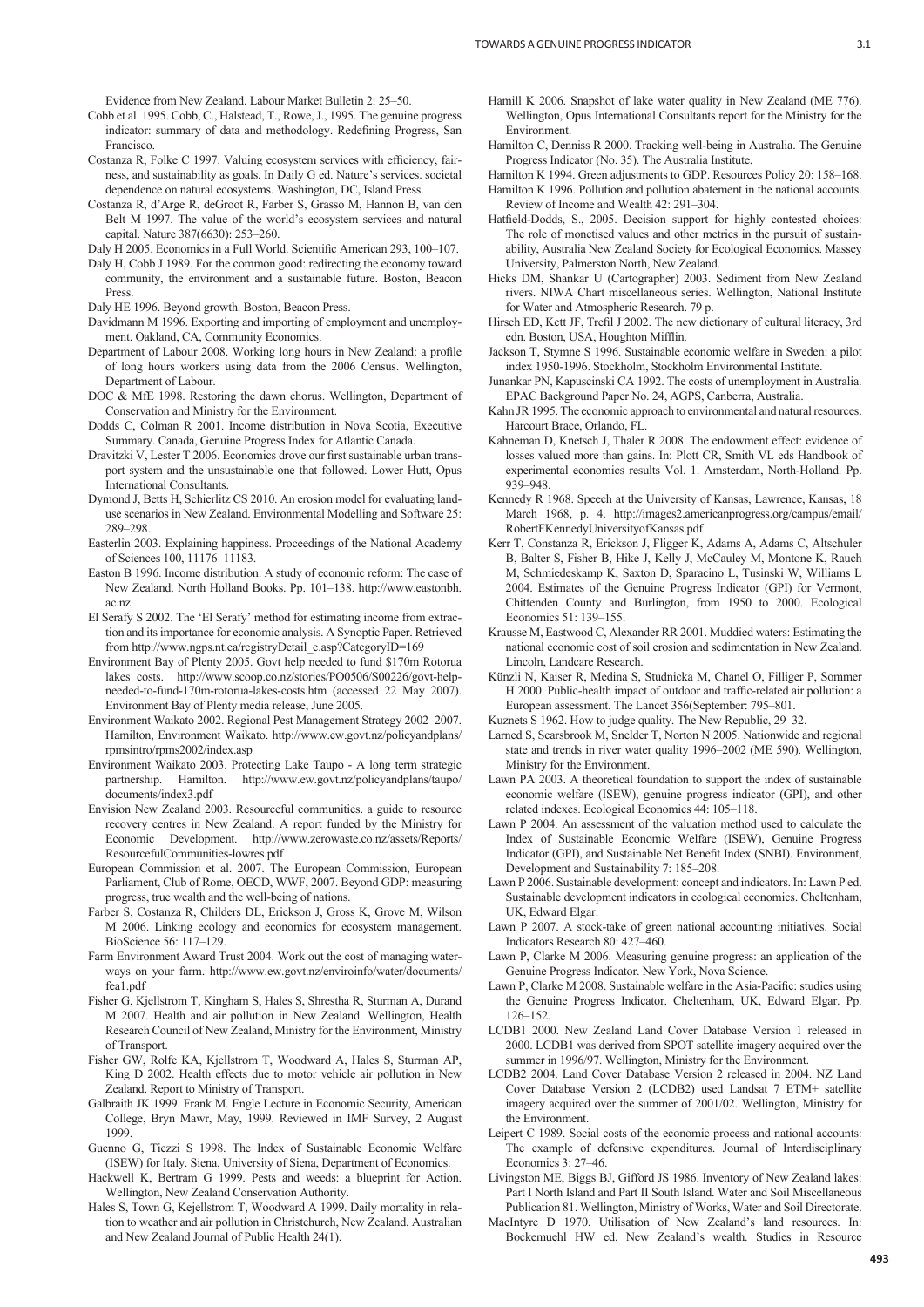Development and Utilisation. Palmerston North, Manawatu Branch, New Zealand Geographical Society (Inc.).

- Maclaren J, Wakelin S 1992. Carbon sequestration by New Zealand's plantation forests - the long term view. Rotorua, Forest Research Institute.
- MAF 2005. Situation and outlook for New Zealand agriculture and forestry: 2005 (ISBN 0-478-29805-6). Ministry of Agriculture and Forestry. http:// www.maf.govt.nz/mafnet/rural-nz/statistics-and-forecasts/sonzaf/
- Maler K 1991. National accounts and environmental resources. Environmental and Resource Economics 1: 1–15.
- Mankiw N 1999. Macroeconomics, 4th edn. New York, Worth.
- Mazin I 2006. Correlation between the Gini Index and the Observed Prosperity. 2006 APS March Meeting, Baltimore, MD. http://meetings.aps.org/link/ BAPS.2006.MAR.A33.7.
- McConnell C, Brue S 2004. Microeconomics: principles, problems and policies. Part 5: Microeconomic issues and policies. Chapter 21: Income inequality and poverty. New York & London, McGraw-Hill Professional.
- McCulloch A, Midgley PM, Fisher DA 1994. Distribution of emissions of chlorofluorocarbons (CFCs) 11, 12, 113, 114 and 115) among reporting and non-reporting countries in 1986. Atmospheric Environment 28(16): 2567–2582.
- MED 2007. New Zealand energy data file June 2007. Wellington, Ministry of Economic Development. www.med.govt.nz/energy/info/
- MfE 1997. The state of New Zealand's environment. Wellington, Ministry for the Environment.
- MfE 2001. A guide for the management of closing and closed landfills in New Zealand. Wellington, Ministry for the Environment.
- MfE 2004. Landfill full cost accounting guide for New Zealand. Wellington, Ministry for the Environment.
- MfE 2007. New Zealand and climate change. Wellington, Ministry for the Environment. http://www.mfe.govt.nz/issues/climate/work-programmes/ nz-climate-change.html (accessed 21 May 2007).
- MfE 2008. New Zealand's Greenhouse Gas Inventory 1990–2006: An overview. Wellington, Ministry for the Environment. www.mfe.govt.nz
- Ministry of Commerce (China) and Ministry of Foreign Affairs and Trade (New Zealand) 2004. The joint study report on a free trade agreement between China and New Zealand. Wellington, Ministry of Foreign Affairs and Trade.
- Ministry of Education 2007. Total investment in education. Wellington, Ministry of Education. www.educationcounts.edcentre.govt.nz
- Ministry of Forestry 1998. Indigenous forestry. sustainable management. Wellington, Ministry of Forestry.
- Ministry of Social Development 2006. Work, family, and parenting study: research findings. Wellington, Ministry of Social Development.
- Ministry of Transport 1996. Land transport pricing study: Environmental externalities (Discussion Paper). Wellington, Ministry of Transport.
- Ministry of Transport 2003–2006. New Zealand Household Travel Survey, Wellington, Ministry of Transport.
- Möller J 1990. Unemployment and deterioration of human capital: a labour market model with hysteresis implications. Empirical Economics 15: 199–215.
- National Water and Soil Conservation Organisation, 1983. Wetlands: A diminishing resource (A report for the Environmental Council), in: Water and Soil Division, M.o.W.a.D. (Ed.), Water and Soil Miscellaneous Publications No. 58, Wellington.
- Neumayer E 2000. On the methodology of ISEW, GPI and related measures: Some constructive suggestions and some doubt on the 'threshold' hypothesis. Ecological Economics 34: 347–361.
- Neumayer E 2003. Weak versus strong sustainability, 2nd edn Cheltenham, UK, Edward Elgar.
- New Zealand Herald 2008. Government chips in to clean up polluted lakes, New Zealand Herald 26 March, 2008. http://www.nzherald.co.nz/news/ print.cfm?objectid=10500108
- New Zealand Parliament 2007. Employment Relations (Flexible Working Hours) Amendment Bill – Second Reading. Order Paper, Debates (Hansard), Questions, Daily Progress, Journals 641: 11624.
- New Zealand Road Safety Trust 1999. New Zealand Travel Survey Report. Wellington, New Zealand Road Safety Trust.
- NZIER 1998. Parallel importing: a theoretical and empirical investigation. Report to Ministry of Commerce. Wellington, NZIER.
- O'Dea D 2000. The changes in New Zealand's income distribution. The Treasury Working Papers 00/13. Wellington, New Zealand Treasury.
- OECD 2008. Growing unequal? Income distribution and poverty in OECD countires. Paris, OECD.
- O'Hara P, Freney J, Ulyatt M 2003. Abatement of agricultural non-carbon dioxide greenhouse gas emissions: a study of research requirements. 177 p.
- Parfitt RL, Schipper LA, Baisden WT, Elliot AH 2006. Nitrogen inputs and outputs for New Zealand in 2001 at national and regional scales. Biogeochemistry 80: 71–88.
- Patterson MG, Cole AO 1999. Assessing the value of New Zealand's biodiversity (Occasional Paper No. 1). Palmerston North, School of Resource and Environmental Planning, Massey University.
- Price R, Thornton S, Nelson S 2007. The Social Cost of Carbon and the Shadow Price of Carbon: What are they, and how to use them in economic appraisal in the UK. The Department of Environment, Food and Rural Affairs, London, UK.
- Reid, MG 1934. Economics of household production. New York, J. Wiley and Sons.

RMA 1991. The Resource Management Act 1991. Parliament of New Zealand.

- Roper T, Thompson A 2006. Estimating the costs of crime in New Zealand in 2003/04. New Zealand Treasury Working Paper 06/04. Wellington, New Zealand Treasury.
- Salinger MJ, Mullan AB 1999. New Zealand climate: temperature and precipitation variations and their links with atmospheric circulation. International Journal of Climatology 19: 1049–1071.
- Sandhu HS, Wratten SD, Cullen R, Case B 2007. The future of farming: the value of ecosystem services in conventional and organic arable land. An experimental approach. Ecological Economics: doi:10.1016/j. ecolecon.2007.05.007.
- Scarsbrook MR, McBride, GB 2003. The evolving roles of long-term monitoring programmes in water resource management: A New Zealand case study. Paper presented at the Monitoring Tailor-Made (MTM) IV, St. Michielsgestel, The Netherlands. http://www.mtm-conference.nl/mtm4/ docs/Sh\_Scarsbrook.pdf
- Sen 1999. Development as Freedom. Anchor Books, London.
- Spigel RH, Viner AB 1992. Lakes. In: Mosley MP ed. Waters of New Zealand Wellington, New Zealand Hydrological Society Inc. Pp. 305–334.
- Statistics New Zealand (NZ) 1988. New Zealand Official Yearbook 1988/89. Wellington, Statistics New Zealand.
- Statistics NZ 1999a. Time use survey. Wellington, Statistics New Zealand.
- Statistics NZ 1999b. Incomes: income distribution in New Zealand. Wellington, Statistics New Zealand.
- Statistics NZ 1999c. Effects of changing from de facto population estimates to resident population estimate. Wellington, Statistics New Zealand.
- Statistics NZ 1999d. A regional profile Auckland. Wellington, Statistics New Zealand.
- Statistics NZ 2000a. Government spending on culture 1990–1999. Wellington, Statistics New Zealand.
- Statistics NZ 2000b. New Zealand Official Yearbook 2000. Wellington, Statistics New Zealand.
- Statistics NZ 2001a. Measuring unpaid work in New Zealand 1999. Wellington, Statistics New Zealand.
- Statistics NZ 2001b. New Zealand time use survey 1999. Wellington, Statistics New Zealand.
- Statistics NZ 2001c. Crime in New Zealand. Wellington, Statistics New Zealand.
- Statistics NZ 2002a. Agriculture in New Zealand. Wellington, Statistics New Zealand. http://www.stats.govt.nz/analytical-reports/agriculture-in-nz/ default htm
- Statistics NZ 2002b. Monitoring progress towards a sustainable New Zealand. Wellington, Statistics New Zealand.
- Statistics NZ 2004a. Household economic survey, 1985–1998, 2001, 2004. Wellington, Statistics New Zealand.
- Statistics NZ 2004b. New Zealand Long Term Data Series (LTDS): Labour market, unemployment and unemployment rate. Wellington, Statistics New Zealand.
- Statistics NZ 2004c. New Zealand Life Tables, 2000\_2002. Wellington, Statistics New Zealand.
- Statistics NZ 2006. New Zealand income survey. Wellington, Statistics New Zealand.
- Statistics NZ (various). New Zealand Official Yearbook. Auckland, David **Bateman**
- Stern N 2006. Stern Review: The economics of climate change. HM Treasury. http://www.hm-treasury.gov.uk/independent\_reviews/stern\_review economics\_climate\_change/stern\_review\_report.cfm
- Stiglitz JE, Sen A, Fitoussi JP 2009. Report by the Commission on the Measurement of Economic Performance and Social Progress. Commission on the Measurement of Economic Performaance and Social Progress, Paris.
- Stockhammer E, Hochreiter H, Obermayr B, Steiner K 1997. The index of sustainable economic welfare (ISEW) as an alternative to GDP in measuring economic welfare. The results of the Austrian (revised) ISEW calculation 1955–1992. Ecological Economics 21(1): 19–34.
- Talberth J, Cobb C, Slattery N 2006. The Genuine Progress Indicator 2006 A tool for sustainable development. San Francisco, CA, Redefining Progress.
- Talberth J, Cobb C, Slattery N 2007. The Genuine Progress Indicator 2006: A tool for sustainable development. Oakland, CA, Redefining Progress. 31 p. http://rprogress.org/publications/2007/GPI%202006.pdf